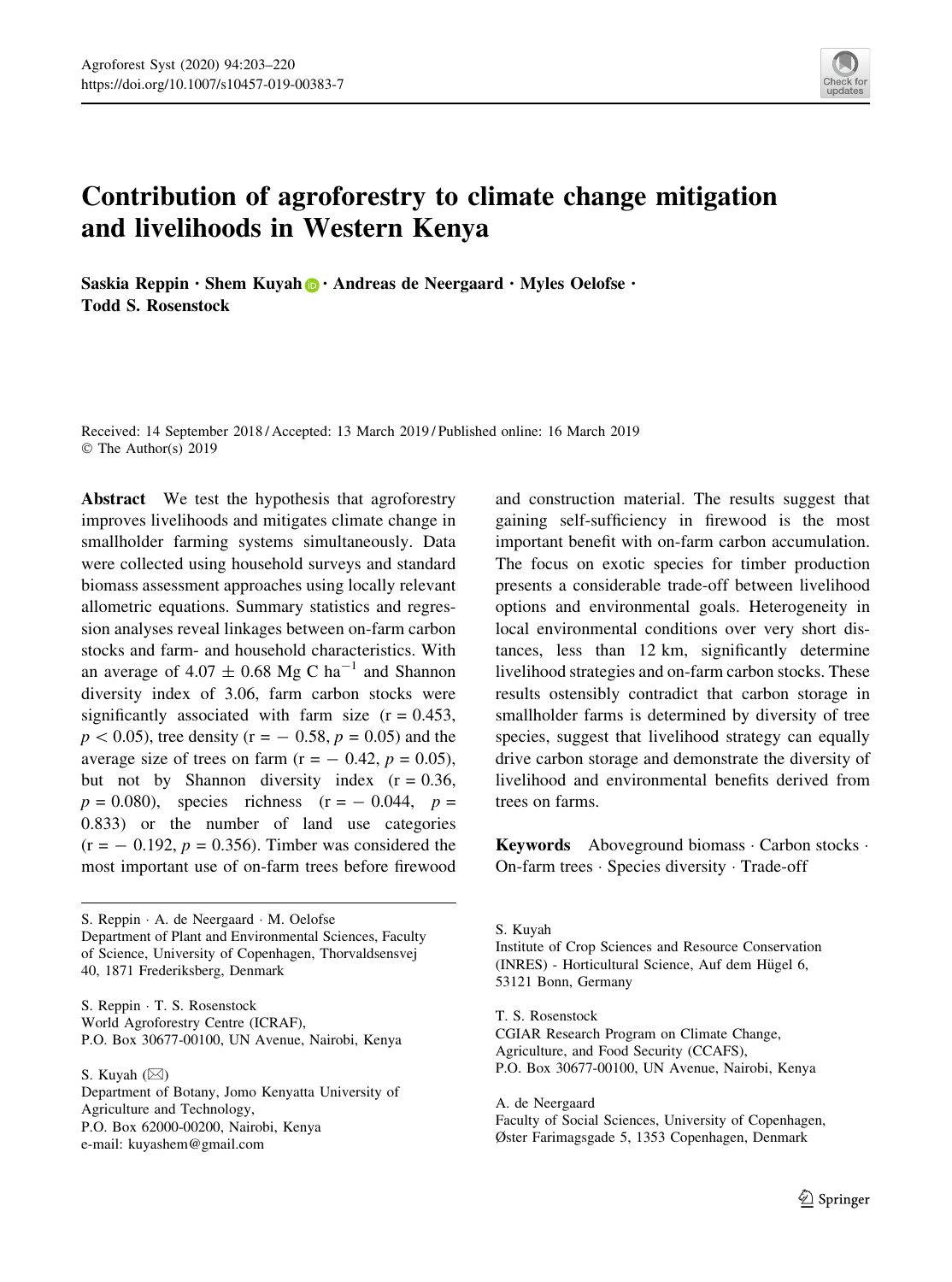# Introduction

Climate change may significantly reduce the productivity of farms globally (Harvey et al. [2014\)](#page-15-0). Throughout the tropics, the effects of changes in temperature and precipitation patterns are predicted to be particularly negative with declines of crop yields, increased environmental suitability of agricultural pests and diseases and decreasing livestock pasture (feed) quality (Porter et al. [2014](#page-16-0)). Potential impact of climate change on farm productivity is a significant concern given that agriculture represents the primary livelihood strategy for the vast majority of rural poor in tropical developing countries; this group typically has limited access to additional financial or biophysical resources to adapt to the predicted less hospitable weather patterns (Morton [2007](#page-16-0); Bryan et al. [2013a](#page-15-0)). While climate change threatens agriculture, it also contributes to events such as increased temperatures described by global warming. Greenhouse gas emissions due to agriculture are estimated to be between 5 and 7 GtCO<sub>2</sub>/year (Scholes et al. [2014](#page-16-0)), equivalent to 14% of the total anthropogenic emissions (IPCC [2014\)](#page-16-0). Agriculture, however, can help mitigate climate change. Agricultural mitigation can be realized through a variety of practices that increase carbon sequestration in soils and biomass (Scholes et al. [2014](#page-16-0)).

Agroforestry is an often named solution for the dual climate and food security challenges (Dinesh et al. [2017](#page-15-0)). Agroforestry practices, such as the integration of leguminous trees into fallow periods between two cropping seasons (improved fallow), or intercropping short- and long-term trees with crops (dispersed intercropping), can lead to higher crop yields in many parts of the tropics (Hall et al. [2005](#page-15-0)), and increased well-being (Thorlakson and Neufeldt [2012\)](#page-17-0). Meanwhile, agroforestry can mitigate climate change through creating and enhancing carbon sinks by capturing carbon from the atmosphere through photosynthesis and storing it in biomass and soil (Albrecht and Kandji [2003](#page-15-0)). Considering only the tree component of agroforestry systems, estimates based on growth rates and wood production from a limited number of studies show an average carbon stock in agroforestry systems between 9 and 63 Mg C ha year<sup>-1</sup> depending on the climate (semi-arid to temperate) (Montagnini and Nair [2004\)](#page-16-0). However, carbon stocks in agroforestry systems of the tropics vary even for similar types of agroforestry systems (Nair and Nair [2014\)](#page-16-0) due to the diversity of agroforestry practices (e.g., homegardens, windbreaks, intercropping, woodlots, etc.) and the impact of environmental (e.g., access to soil moisture, light and nutrients) and management (e.g., pruning and felling) factors suggesting the potential for agroforestry to be a low emission development strategy may be site specific.

The contributions of agroforestry practices to the livelihoods of farmers are determined by local biophysical and socio-economic factors and need to be examined from their perspective (Dumont et al. [2017\)](#page-15-0). The global benefit of regulating climate through carbon sequestration cannot be considered a motivating argument for smallholder farmers to invest in new farming practices (Bryan et al. [2013b](#page-15-0)). Therefore, mitigation efforts at smallholder farm level need to produce tangible and direct livelihood benefits for farmers, such as being a source of food, fuel or fodder with mitigation being a co-benefit of the improved agricultural practice (Ogle et al. [2014](#page-16-0)). The majority of studies only quantify either the amount of carbon stocks in smallholder systems (e.g. Henry et al. [2009](#page-15-0)) or the role of agroforestry in building resilience to climate-related hazards (e.g. Thorlakson and Neufeldt [2012\)](#page-17-0). Further, recent studies assessing carbon stocks often focus on particular agroforestry practices such as natural or planted fallows, agroforestry parkland and rangeland (Marone et al. [2017](#page-16-0)), or particular species such as coffee agroforestry (Guillemot et al. [2018\)](#page-15-0) or cocoa agroforestry (Middendorp et al. [2018\)](#page-16-0). On the other hand, studies assessing livelihoods rarely monitor carbon stocks, for example Nath et al. [\(2016](#page-16-0)) in Western Ghats, India and Quandt et al. [\(2017](#page-16-0)) in western Kenya. This study is different from a simple biomass assessment in that it provides additional information about other benefits that farmers obtain from trees. By assessing benefits of on-farm trees from both the climate and farmers' point of view, this study connects carbon stocks, species diversity and agroforestry practices and thereby identifies common householdand farm characteristics that can drive on-farm carbon storage. This leads to a nuanced and locally relevant understanding of farmers' choices and possibilities of how to mitigate climate change and improve livelihoods concurrently.

In this study, we applied a mixed method approach to quantify carbon stocks and livelihoods benefits of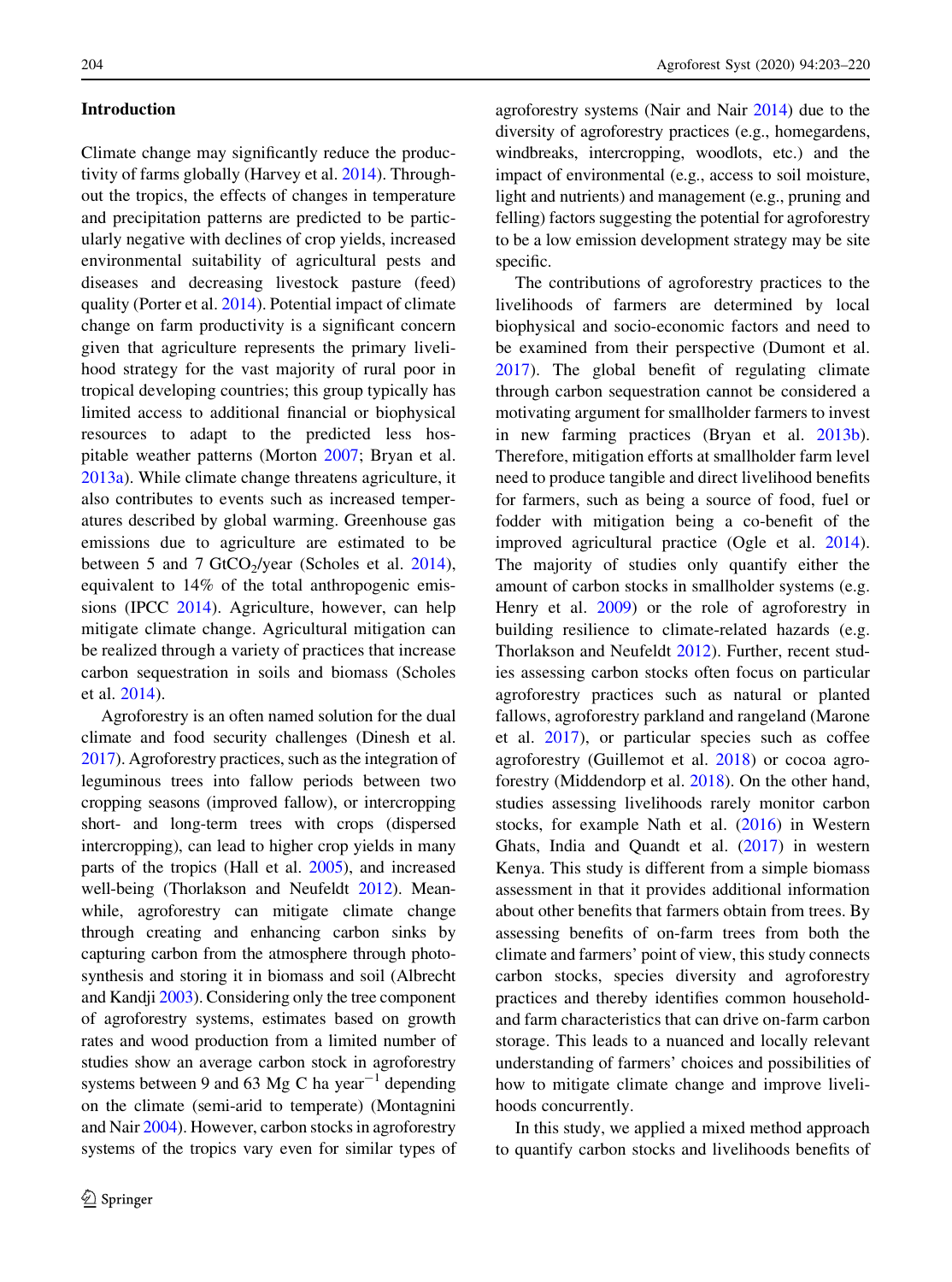

Fig. 1 Location of the study site within the Nyando River basin in Kisumu County, western Kenya

trees on smallholder farms in Western Kenya. Our hypotheses were (1) the land use type, on-farm tree diversity and farm size drive the amount of aboveground biomass carbon on smallholder farms, (2) onfarm trees in smallholder farming systems provide an important contribution to livelihoods, and (3) household- and farm demographic and socio-economic characteristics explain carbon stocks on smallholder farms.

# Materials and methods

## Study site

The study site is located in Kisumu County, formerly Nyanza Province, Western Kenya. The sampled farms lie within the CGIAR Research Program on Climate Change, Agriculture, and Food Security (CCAFS) 'Lower Nyando' benchmark site, a 10 km  $\times$  10 km research site situated in the Nyando River Basin (Fig. 1). The climate in the Nyando River basin varies from semi-arid to sub-humid. Precipitation falls in a bimodial pattern with a cumulative annual average of 1000 mm; long rains occur between March and May, while short rains occur between October and November (Boye et al. [2008](#page-15-0)). The mean annual minimum and the maximum temperature ranges between  $12-16$  °C and 29–31 °C. Elevation ranges between 1170 and 1750 m above sea level (Boye et al. [2008](#page-15-0)). Topography varies with slopes ranging between 1.1% in the lowland in the Southern part of the site to 9.6% in the Northern areas. The dominant soil types in Lower Nyando are Luvisols and Gleysols (Boye et al. [2008](#page-15-0)).

Nyando is densely populated, with over 250 people per km<sup>2</sup>. Farms operate three major types of farming systems whose distribution is determined by topography and micro-climates in highlands, mid-slope, and lowland areas. In all systems, cereal crops, livestock, and fuel wood production play an important role as a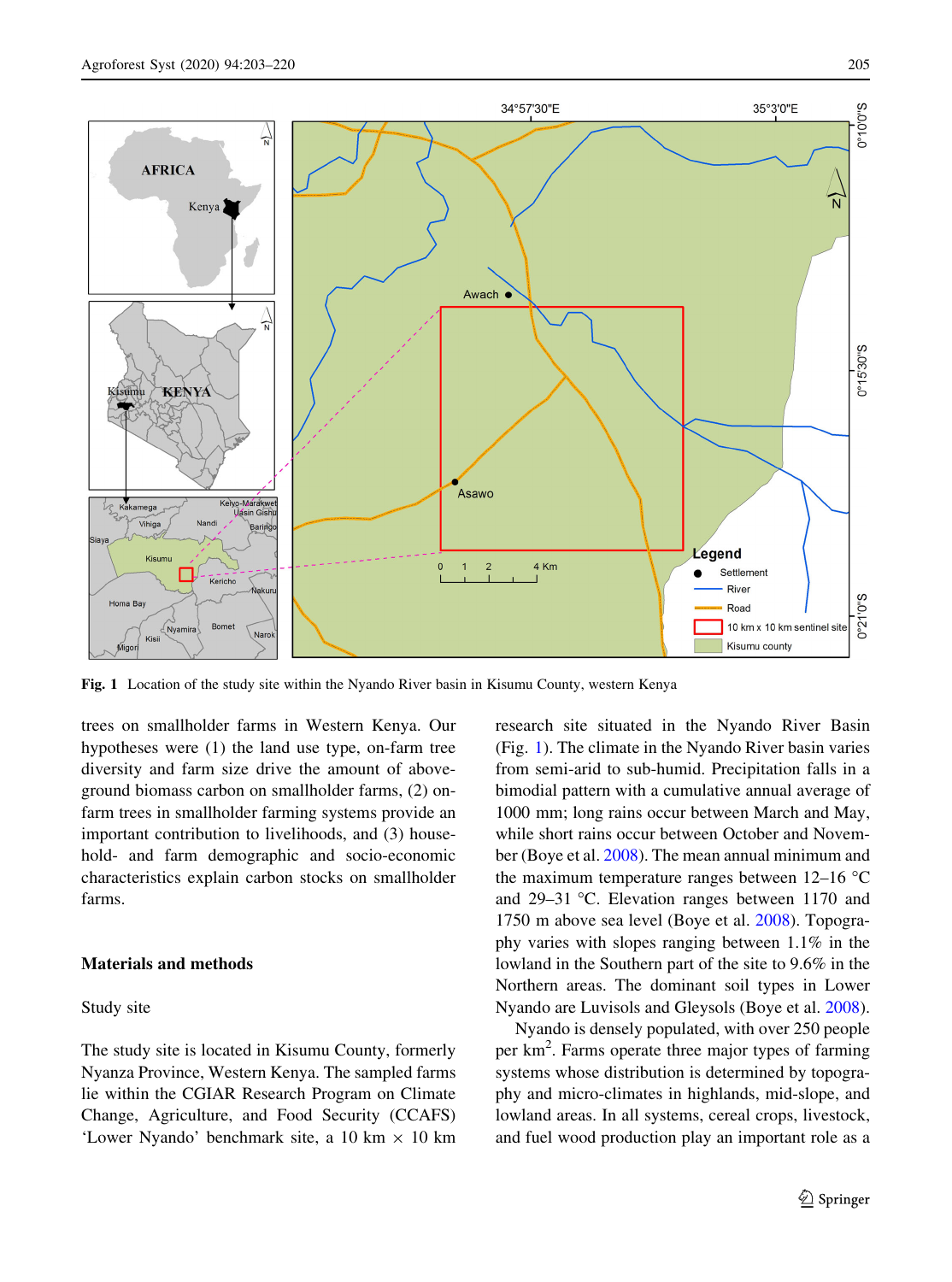livelihood source for consumption and commercialization (Mango et al. [2011\)](#page-16-0). Maize, sorghum and beans are the major field crops grown in Lower Nyando (Mango et al. [2011](#page-16-0)). Fruit trees common in the area include Mangifera indica (mango), Musa spp. (banana) and Psidium guajava (guava). Livestock production entails mixtures of indigenous and crossbred cattle raised under free range or semi zerograzing systems. The higher elevated areas have dense vegetation with sparse settlements. Besides food (maize) and cash (tea) crops, perennial grasses, including Napier grass make up the dominant vegetation in higher elevated areas. The mid-slope area is characterized by lower population density, slightly larger farm sizes with sugarcane production and crossbred livestock. In the lowlands, agricultural production uses local breeds of free-grazing cattle, sorghum and maize.

# Farm selection

Farms surveyed in this study were a subset of 200 households previously selected and surveyed for household assets and farming system (Rufino et al. [2012\)](#page-16-0). We used a two-step process to select the households to sample. First, a cluster analysis of the 200 households based on altitude, farming systems and environmental resource use patterns was conducted and 60 households randomly selected (20 per farming system). Second, 28 households were then randomly selected from the 60 sampled households for tree inventory and biomass assessment. Random selection of the households eliminated the likelihood of convenience sampling and allowed to capture the typical mix of plant species, livelihood strategies and farming systems in the area. Two farms were removed from the sample since they were commercial largescale operations and thus did not meet study objectives of sampling smallholder farming systems  $(< 2$  ha); therefore, the biomass assessment was based on 26 farms.

#### Tree inventory and biomass assessment

Tree inventory and biomass assessment was conducted for the 26 selected farms by recording species names, diameter at breast height (DBH) of trees, and farm characteristics. Total farm size, tree size and location and land use type were mapped by GPS tracking (eTrex Legend and Oregon 600, Garmin). A total of six land use categories were identified for the analysis; each individual tree was assigned to one of the eight land use types as follows. (1) Homestead: Trees (mostly shade- or fruit trees) scattered within the area around the house, occasionally including animal shelter but no cropland. It also includes trees planted along the boundary of the compound with protective and aesthetic purpose. (2) Cropland: Trees scattered within land for crop production. (3) Grazing area: Trees scattered in fields used for grazing livestock. (4) Boundary: Trees planted along the outer boundary of the entire farms for demarcation and protection, as well as rows of trees separating different land use categories within the farm. (5) Shrub land: Trees within land that is unmanaged and covered with bushes and shrubs, sometimes used to let goats browse. (6) Woodlot: Area with trees planted in high density, mostly monocultures, mainly for timber and fuelwood production.

For all trees within each land use in the farm, aboveground biomass was assessed by non-destructive methods consistent with guidelines used in smallholder systems (Rosenstock et al. [2013](#page-16-0); Kuyah and Rosenstock [2015\)](#page-16-0). DBH was measured at a height of 1.3 m above the ground level and over-bark. The stems of trees forking below 1.3 m were measured separately and identified as multi-stemmed trees. DBH of multi-stemmed trees was calculated as the square root of the sum of squares of diameter measurements of individual stems. Trees that forked just above the ground were measured separately and identified as separate trees. When trees had dead or missing branches just above breast height, DBH was measured above the missing branch. On heavily deformed stems, the clearest and smoothest point for measuring DBH was selected right above or below 1.3 m. The species name of all measured trees was also recorded. Only living trees with a diameter greater than 2.5 cm (8 cm circumference) found on farmers' owned land were measured.

#### Household survey

A survey was designed to collect information about household uses and benefits of on-farm trees and their role as a livelihood source in terms of household consumption and commercialization. The survey consisted mainly of open-ended qualitative questions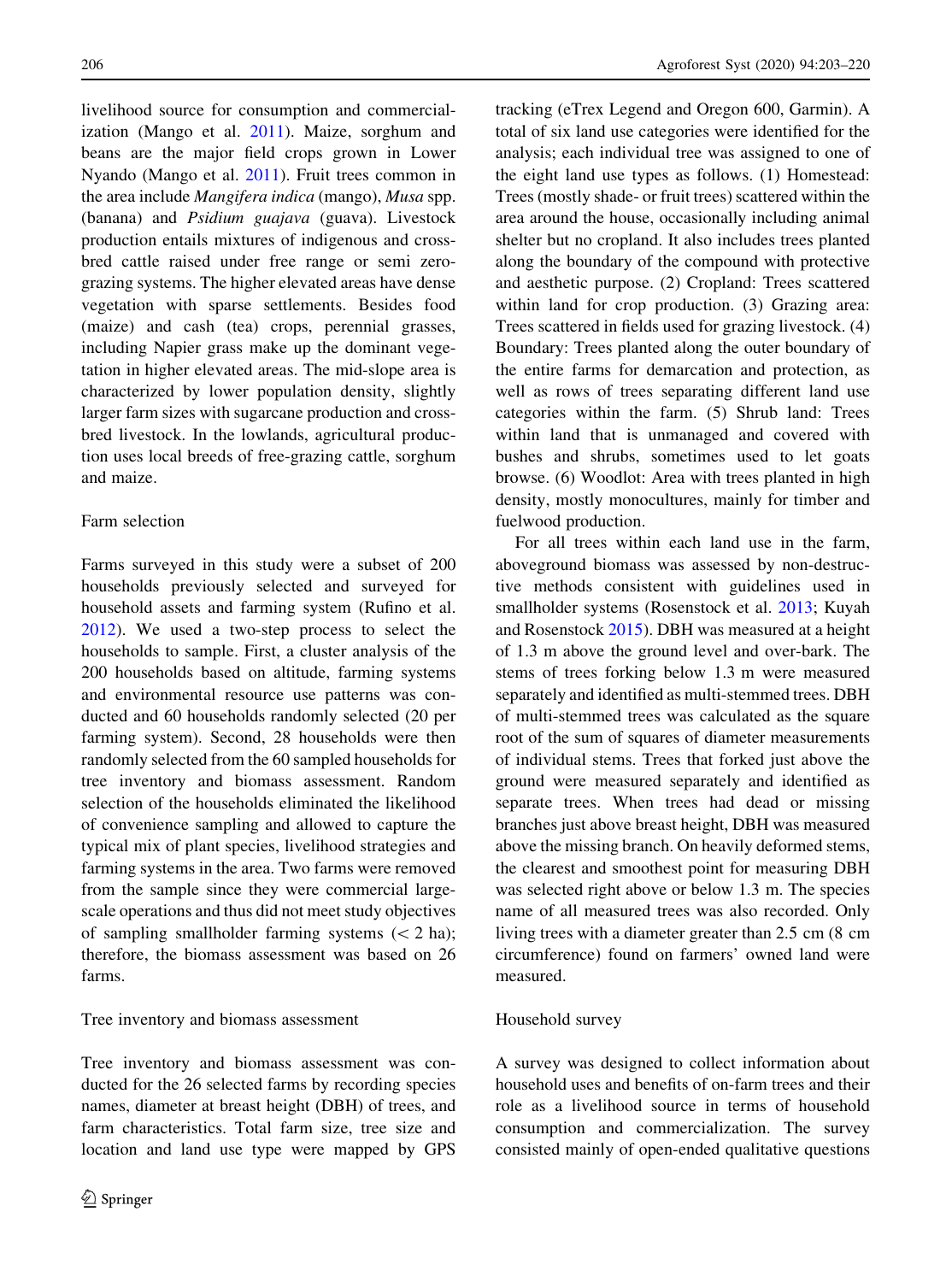administered to the random sample of 60 households. One member of the selected household was interviewed, among others, about the tree species in their farm and their uses and benefits. The survey was conducted in November 2014 by trained enumerators in two local languages.

## Data analysis

Biomass and carbon stocks were calculated for each farm and for each land use category. A two-step approach was used to determine allometric equations appropriate for trees measured. First, species-specific and relevant general allometric equations were identified from literature for species that contributed most individuals (above 0.5%) to the total number of trees recorded (''[Appendix 1'](#page-12-0)'). Species-specific equations were only considered if they were: (1) developed from at least 30 destructively sampled trees spanning diameter-range covered by individuals of the species of interest, (2) power-law function with diameter-only as the predictor variable, and (3) developed from trees sampled from agricultural landscapes, excluding plantations or natural ecosystems. General allometric equations were required to meet the second criteria and to have been developed with data that include species that contributed most individuals recorded in Lower Nyando. Second, appropriateness of allometric equations that met this criteria i.e. species-specific equations for Eucalyptus spp. and Acacia spp. (Paul et al. [2013\)](#page-16-0) and the general equations reported by FAO (Brown [1997](#page-15-0)) was determined by calculating the relative error (%) between predicted and actual biomass of species of interest using a dataset of trees harvested in western Kenya (Kuyah et al. [2012,](#page-16-0) [2013](#page-16-0)). Relative errors for validated species-specific and general equation are presented in ''[Appendix 2](#page-14-0)''. Guidelines for selecting appropriate equations were applied (Sileshi [2014](#page-16-0); Kuyah and Rosenstock [2015](#page-16-0)).

Equation 1 (Kuyah et al. [2012](#page-16-0)) was used to convert DBH to aboveground biomass, being the most regionally and climate-relevant multi-species allometric equation for trees in agricultural landscapes in western Kenya.

$$
AGB = 0.0905 \times DBH^{2.4718}
$$
 (1)

Biomass estimates obtained were converted to carbon stocks using the default carbon fraction value of 0.47 from Intergovernmental Panel on Climate Change (IPCC [2006\)](#page-16-0). Aboveground carbon stocks of trees within the same land use in the farm were divided by the area of the land use type to obtain land use level carbon stocks. Aboveground carbon stock at farm level was obtained by summing carbon stocks of all the trees in the entire farm divided by farm size. For trees on farm boundary and those separating different land use within farms, the length of the boundary and a width of 2 m was used to calculate carbon stocks per unit area. Each measured tree was identified with its species name (scientific and local) and categorized into one of the identified land use type. A complete list of recorded tree species with local and scientific names can be found in '['Appendix 1](#page-12-0)''.

The Shannon Index  $(H')$  was used to describe tree diversity across the study area, for the farms and land use type using Eq. 2:

$$
H' = -\sum_{i=1}^{s} p_i \ln p_i \tag{2}
$$

where  $p$  is the proportion  $(n/N)$  of individuals of a particular species (n) divided by the total number of individuals (N), ln is the natural log,  $\Sigma$  is the sum of the calculations, and s is the number of species. Shannon diversity index considers species richness (total number of different species), tree abundance (total number of trees) and the relative species abundance or evenness (count of trees for each species). Chao, Bootstrap and first and second order Jackknife prediction methods were applied with BiodiversityR (Kindt and Coe [2005](#page-16-0)) to extrapolate total species richness, to estimate what proportion of the total species richness was captured in the sample.

Descriptive statistics were applied to analyse household survey data to reveal the uses and benefits of different tree species. Correlations between farm level carbon stocks and a subset biophysical farm and socio-economic household characteristics were conducted with a significance level of 95% to examine relationships between carbon stocks and household and farm characteristics. Multiple linear regression analysis was used to identify the strength of the effects of farm characteristics on farm level carbon. Associations (Kruskal–Walis, Mann–Whitney and Chi square) and differences between groups (analysis of variance: ANOVA) of various farm- and household characteristics were tested for significance ( $p \lt 0.05$ ).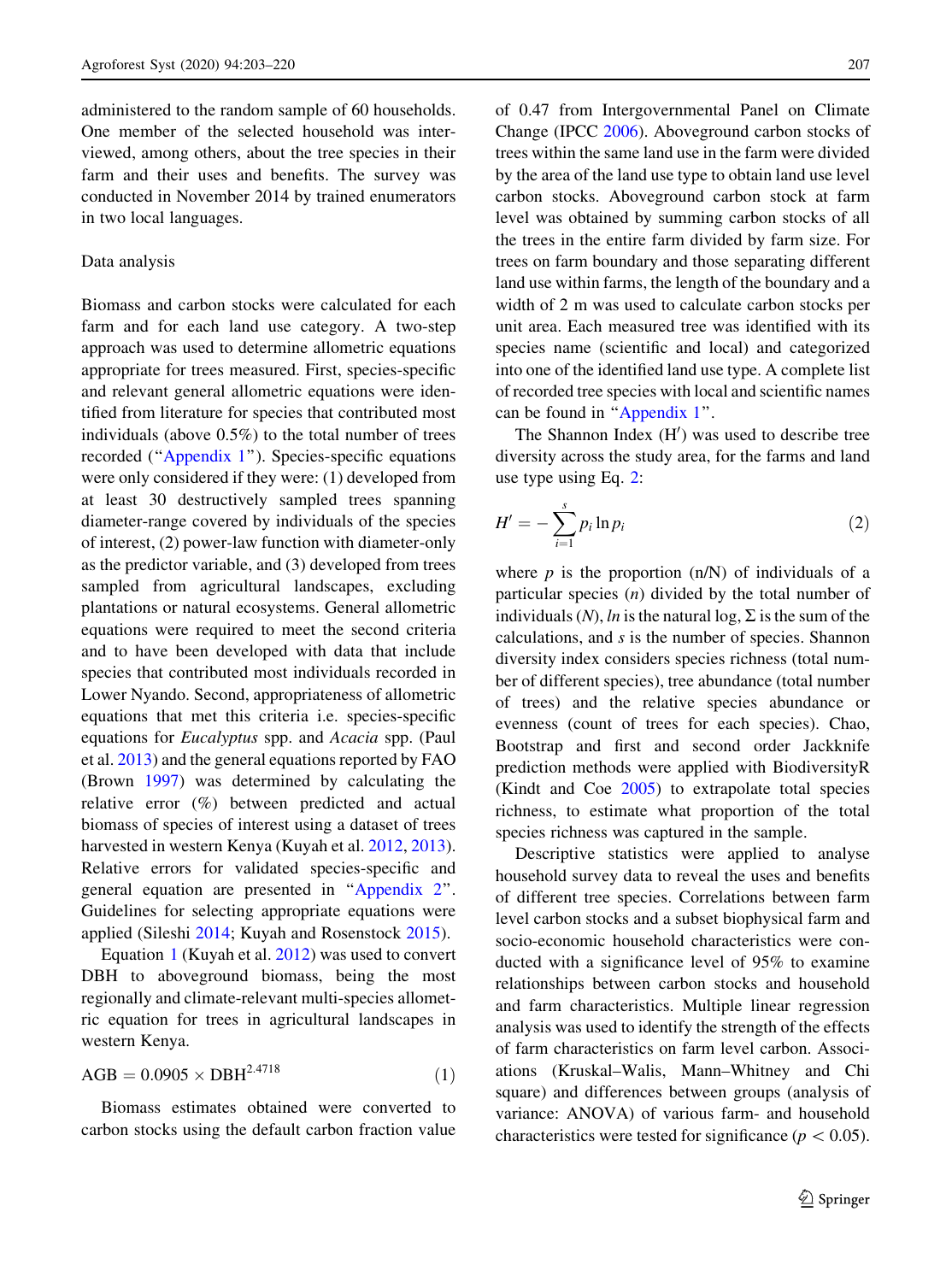| Farm/land<br>use | House-<br>holds | Area<br>(ha) | Tree<br>density | Mean DBH<br>(cm) | Species richness |        | Composition<br>(%) |        | Shannon<br>index | $AGC$ (Mg $C$<br>$ha^{-1}$ ) |                   |
|------------------|-----------------|--------------|-----------------|------------------|------------------|--------|--------------------|--------|------------------|------------------------------|-------------------|
|                  |                 |              |                 |                  | Overall          | Exotic | Native             | Exotic | <b>Native</b>    |                              |                   |
| Farm             | 26              | 34.94        | 249             | $7.1 \pm 0.1$    | 83               | 31     | 52                 | 48.7   | 51.3             | 3.06                         | $4.07 \pm 0.68$   |
| Boundary         | 25              | 1.29         | 2211            | $7.3 \pm 0.1$    | 59               | 22     | 37                 | 48.4   | 51.6             | 2.90                         | $31.13 \pm 5.85$  |
| Cropland         | 16              | 9.98         | 57              | $9.3 \pm 0.3$    | 43               | 17     | 26                 | 48.0   | 51.5             | 3.12                         | $6.36 \pm 4.35$   |
| Grazing<br>land  | 12              | 8.61         | 190             | $5.9 \pm 0.1$    | 37               | 12     | 25                 | 19.8   | 80.2             | 2.13                         | $2.08 \pm 0.59$   |
| Homestead        | 24              | 3.41         | 518             | $8.5 \pm 0.2$    | 61               | 28     | 33                 | 46.9   | 53.1             | 3.34                         | $51.94 \pm 40.65$ |
| Shrub land       | 4               | 0.65         | 448             | $5.5 \pm 0.2$    | 17               | 4      | 14                 | 4.1    | 95.9             | 2.20                         | $3.17 \pm 2.226$  |
| Woodlot          | 9               | 0.56         | 2835            | $6.8 \pm 0.1$    | 24               | 11     | 13                 | 89.5   | 10.5             | 1.19                         | $39.40 \pm 10.92$ |

<span id="page-5-0"></span>Table 1 Stand structure, composition and diversity of tree species and carbon stocks for different land use type within households surveyed

Tree density represents number of trees per ha. Values for diameter at breast height (DBH) and aboveground carbon (AGC) represent means and the standard error of the mean (SE). Species composition represents the percentage of individual trees of native or exotic origin

Prior to the analyses, we verified the data met assumptions of statistical models being used. Statistical analyses were conducted using SPSS 21 (IBM Corp [2011](#page-16-0)).

# Results

On-farm trees and aboveground carbon stocks

A total of 8712 trees belonging to 83 tree and shrub species were inventoried in 26 farms with a total area of 34.94 ha; average farm size was  $1.34 \pm 1.09$  ha (Table 1). An additional 48 individuals belonging to Carica papaya and 170 individuals of unknown identity were also documented. Individuals of Carica papaya and unknown species were not included in diversity analysis or estimation of biomass. About 51% of trees inventoried were native; the rest were exotic. In terms of abundance, Eucalyptus spp., Euphorbia tirucalli, Acacia spp., G. robusta and Balanites aegyptiaca accounted for 21.2., 9.6, 7.6, 6.3 and 5.0%, respectively of the total number of trees found in Lower Nyando ("[Appendix 1](#page-12-0)"). These five most dominant species accounted for about half of the trees documented. Thirty-eight rare species (those with less than 10 individuals per species) formed 1.5% of the trees recorded. Most of the rare species (25 species) were native to Africa while 13 were of exotic origin. Eucalyptus spp. was mainly planted in woodlots; Acacia spp. was mainly found in grazing fields while E. tirucalli and G. robusta were mainly found on boundary.

The land use type with the richest species diversity were homestead (61 species) and boundary (59 species) (Table 1). The lowest species richness was found in shrub land and woodlots, which were characterised by monospecific stands. A converse trend was observed for tree density, being highest for trees planted in boundaries and in woodlots  $(2211-2835$  trees ha<sup>-1</sup>) compared to other land use types, where tree density ranged from 57 to 518 tree  $ha^{-1}$  (Table 1). Shannon diversity index for the entire study area was 3.06 (Table 1) with an average  $H'$  of  $1.65 \pm 0.09$  per farm. The value of H' varied across different land uses, being highest for tree populations in homestead and cropland, and lowest in woodlots (Table 1). According to the Bootstrap, Chao and Jackknife I and II species richness prediction method, the tree inventory captured between 61 and 84% of the tree species richness in the study area.

Trees in Lower Nyando were estimated to store an average of  $4.07 \pm 0.68$  Mg C ha<sup>-1</sup> per farm (Table 1). Total carbon stored in aboveground biomass within the 26 farms (34.94-ha) sampled was 105  $Mg$  C ha<sup>-1</sup>. This amount is indicative of the carbon that can be lost if the farmland trees are cleared or die and decompose. Large trees (with DBH above 30 cm) were few in Lower Nyando, representing only 5% of the trees inventoried but over half (51%) of the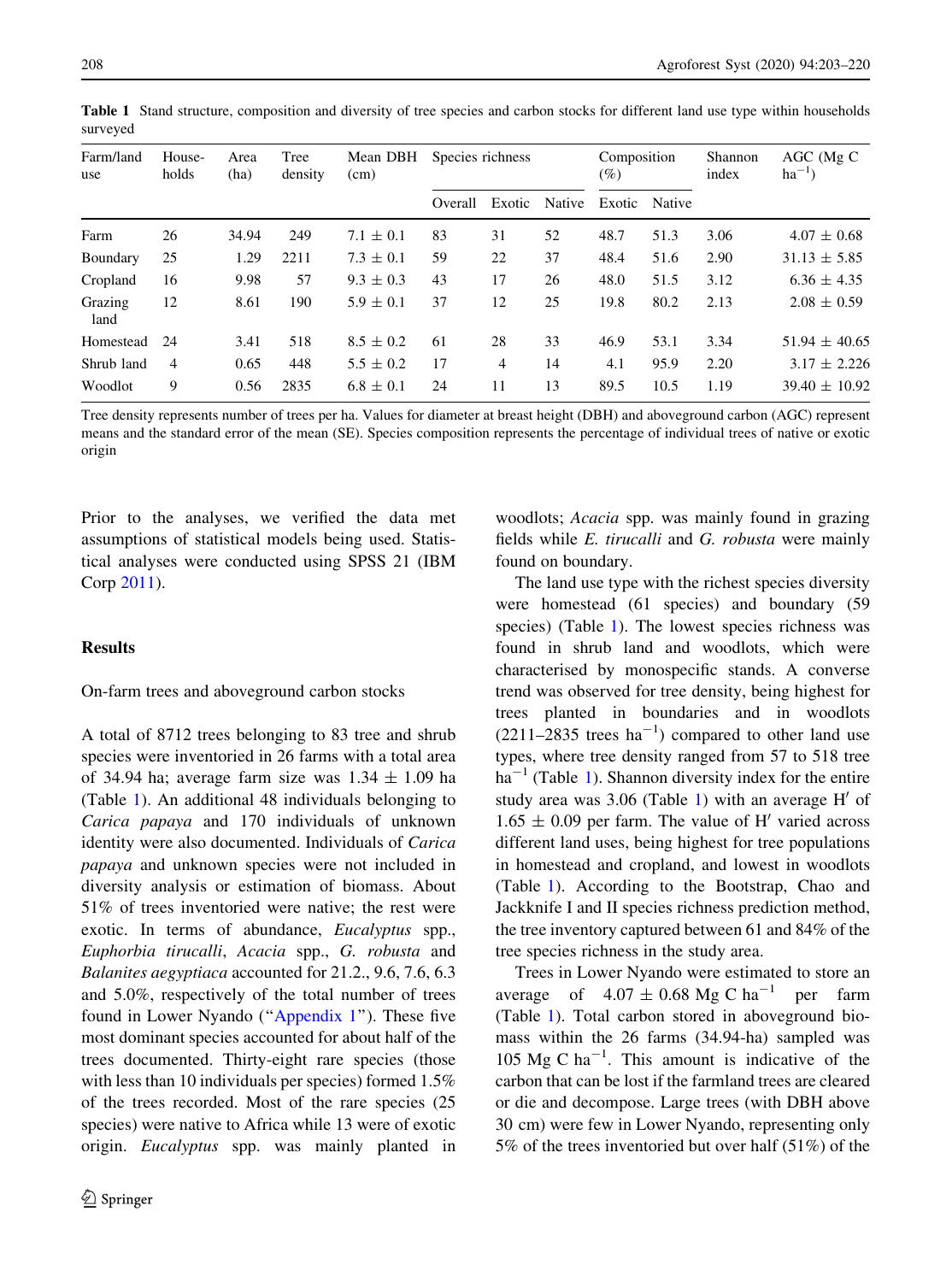



carbon stocks. Larger trees were mainly concentrated in homesteads and boundaries. Eighty percent (80%) of all trees inventoried had a DBH less than 10 cm and held about 16% of the total carbon. The mean carbon stocks per farm was  $2.2 \pm 2.2$  Mg C ha<sup>-1</sup> for exotic trees and 3.2  $\pm$  1.6 Mg C ha<sup>-1</sup> for native tree species. Carbon stocks within the farm differed among the land use types, being largest in homestead and lowest in shrub land and cropland (Table [1](#page-5-0)). Summing the average contributions of each land use, homestead  $(37.6\%)$ , woodlots  $(28.5\%)$  and boundaries  $(22.5\%)$ accounted for over 88.6% of the total carbon found in the farms.

Mean carbon stocks per farm had a significant positive correlation with farm size (Fig. 2). There was a moderate and non-significant positive correlation between carbon stocks and the Shannon Index  $(r = 0.451, p = 0.080)$ . However, the relationship between farm carbon and species richness was weak, negative and not significant ( $r = -0.044$ ,  $p = 0.833$ ). A weak negative correlation was found between farm level carbon stocks and the number of retained tree species ( $r = -0.261$ ,  $p = 0.198$ ), the number of land use types ( $r = -0.002$ ,  $p = 0.993$ ), and the number of benefits or uses of trees  $(r = -0.001, p = 0.632)$ . There was, however, a moderate negative and significant association between farm level carbon stocks and tree density ( $- 0.582$ ,  $p < 0.05$ ) as well as average size of trees on the farm ( $r = -0.420$ ,  $p = 0.05$ ). No significant correlations were evident between carbon stocks and the measured socio-economic variables: off-farm income, household size, and access to offfarm products. A negative (non-significant) correlation was evident between the total number of ruminant livestock and carbon stocks ( $r = -0.344$ ,  $p = 0.085$ ). However, ruminant number correlated significantly with tree use  $(r = -0.495, p < 0.05)$ , number of exotic species ( $r = 0.439$ ,  $p < 0.05$ ) and the number of timber trees  $(r = 0.432, p < 0.05)$ . There was a significant relationship between farms with a woodlot and their firewood self-sufficiency (Fisher's extract  $p = 0.009$ ,  $n = 26$ ). Seventy-eight percent of the farms with a woodlot were also self-sufficient in firewood while 82% of the farms without a woodlot were not self-sufficient in firewood.

## Household uses of trees

A total of 18 uses and benefits of on-farm trees were documented for 68 tree species mentioned by farmers in Lower Nyando (Fig. [3\)](#page-7-0). Trees provided benefits for household consumption and for sale. The most frequently mentioned use of trees was firewood, followed by construction material, shade, fruit and timber (Fig. [3\)](#page-7-0). The bulk of these benefits were provided by Eucalyptus spp., G. robusta, Vepris nobilis, and Terminalia brownii (Table [2\)](#page-7-0). Respondents ranked timber, firewood, construction material, fruits and shade as the foremost important benefits. Ten percent of the households mentioned other uses, such as aesthetic value, scent of trees, boundary demarcation, seedlings and food. On average each household extracted five (range between 1 and 9) unique benefits from all on-farm trees. A complete list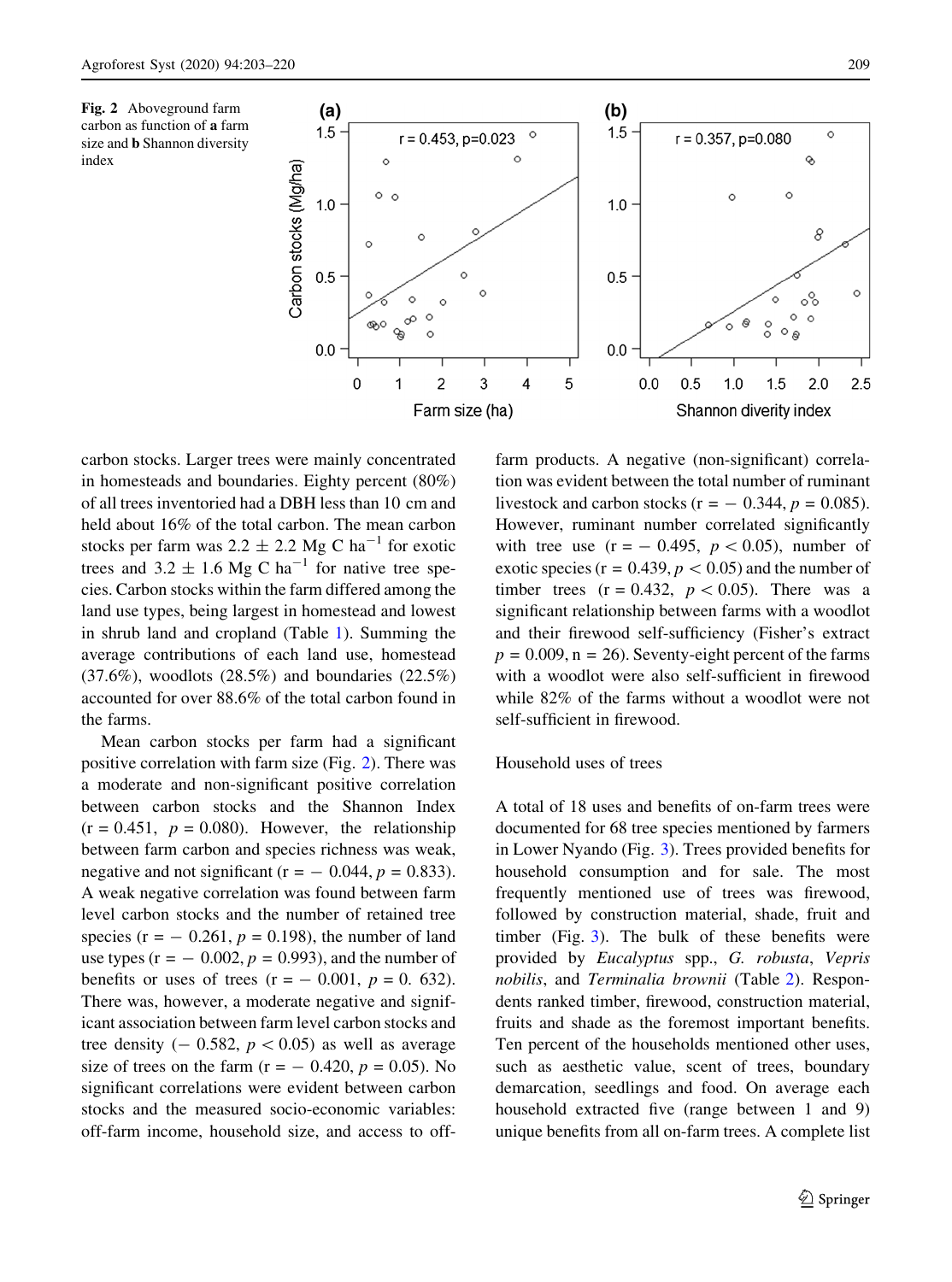<span id="page-7-0"></span>Fig. 3 Common uses and benefits of trees. Green columns indicate proportion of total statements on use of trees for that purpose. Orange diamond indicates number of tree species associated with that use. As implication, diamonds above averaged trend-line suggest many species are used for that purpose, while diamonds below trend line, indicate specific trees for that use (more narrow selection of species). (Color figure online)



**Table 2** Farmers most frequently mentioned tree species (n = 60), their measured abundance per farm (n = 26) (mean  $\pm$  SD), their use variety and the three most frequently mentioned uses for each species, represented in a minimum of 20% of the households

| No. of households | Tree species                  | Abundance       | Use variety    | Main uses     |
|-------------------|-------------------------------|-----------------|----------------|---------------|
| 40                | Eucalyptus saligna (ex.)      | $106 \pm 248**$ | 10             | FW, CM, Ti    |
| 34                | Grevillea robusta (ex.)       | $21.2 \pm 60.1$ | 9              | FW, Ti, CM    |
| 29                | Terminalia brownii (nat.)     | $15 \pm 26.5$   | 10             | FW, CM, Ti    |
| 24                | Vepris nobilis (nat.)         | $9.3 \pm 16.2$  | 10             | FW, CM, Ch    |
| 20                | Markhamia lutea (nat.)        | $8.5 \pm 15.2$  | $\overline{7}$ | FW, CM, Ch    |
| 16                | Mangifera indica $(ex.)^*$    | $2.2 \pm 6.7$   | 3              | Fr, FW, Sh    |
| 16                | Croton megalocarpus (nat.)    | $3.2 \pm 8.8$   | 6              | FW, Sh, CM    |
| 15                | Persea americana (ex.)*       | $1.7 \pm 3.4$   | 6              | Fr, FW, Sh    |
| 15                | Thevetia peruviana (ex.)      | $14.8 \pm 43.8$ | 6              | FW, Sh, CM    |
| 14                | Euclea divinorum (nat.)       | $14.1 \pm 55.8$ | 8              | FW, Ch, Sh    |
| 14                | Rhus vulgaris (nat.)          | $14.8 \pm 31.1$ | 9              | FW, CM, Fr    |
| 13                | Psidium guajava $(ex.)^*$     | $5 \pm 9.5$     | 6              | Fr, FW, Sh    |
| 13                | Acacia spp. (nat.)            | $32 \pm 105$    | 5              | FW, FM, CM    |
| 12                | Cupressus lusitanica (ex.)    | $13.7 \pm 38.7$ | 8              | CM, FW, Ti    |
| 12                | Casuarina equisetifolia (ex.) | $1.9 \pm 5.9$   | 8              | $FW, CM + Sh$ |

FW firewood, CM construction material, Ti timber, Ch charcoal, Fr fruit, Sh shade, FM fencing material

\*Fruit tree species

\*\*Extrapolated abundance

of most frequently mentioned uses and benefits of trees is presented in '['Appendix 3'](#page-14-0)'. There was a significant positive correlation between the mean uses and the absolute number of fruit trees per farm  $(r = 0.401, p < 0.05)$ , and between uses and the number of timber trees ( $r = 0.425$ ,  $p < 0.05$ ).

Trees were planted by the farmer, grown without farmer intervention, or deliberately retained in the farms. Fifty-four percent of all trees surveyed were planted by the farmer, 39% were retained, and data were not available for the seven percent. The majority of retained on-farm trees were native (77%), while the majority of planted on-farm trees were exotic (76%).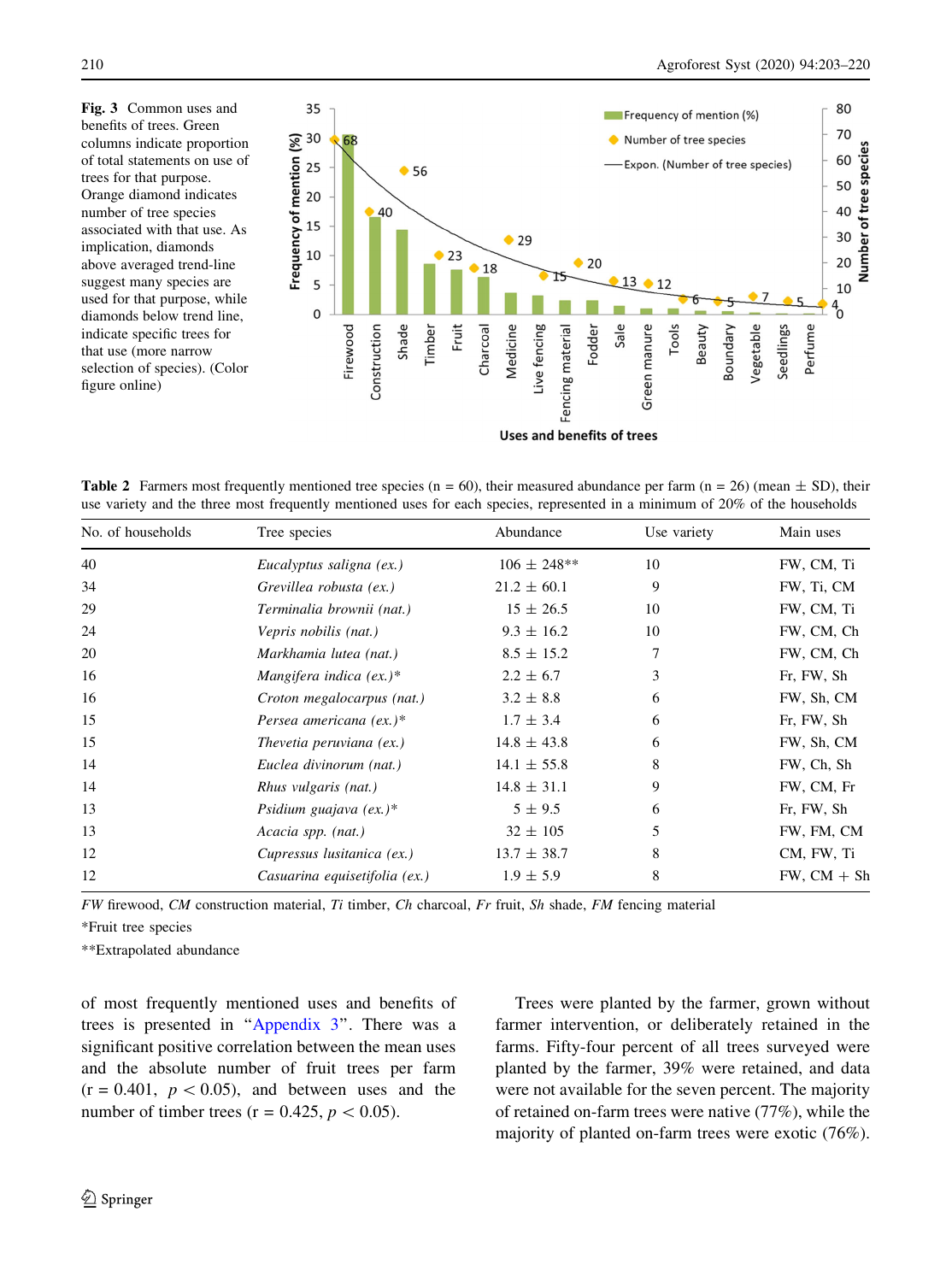There was a significant positive correlation  $(r = 0.71)$ ,  $p < 0.01$ ) between the number of planted species and the number of exotic trees per farm, however no correlation was found between the number of planted species and the number of native trees. *Eucalyptus (E.* camaldulensis, E. Saligna and E. grandis) and G. robusta are the two most frequently planted tree species and also the two most frequently mentioned species in the entire study area. Fruit tree species  $(M)$ . indica, Persea americana) are mainly planted, except P. guajava, which was mostly retained, as it tends to grow wildly in bush- and shrub land. G. robusta, Eucalyptus spp., Cupressus lusitanica, M. indica, Citrus sinensis and P. americana were cited as the six most preferred additional tree species that farmers would like to have on the farm. These species are desired because they grow fast and are tolerant to pests and diseases (G. robusta and Eucalyptus), have good quality of timber (C. lusitanica), and can improve soil fertility (G. robusta). The main purpose of timber production is to generate income and/or provide construction material for the household. Calliandra calothyrsus and Leucaena leucocephala were preferred for fodder while Terminalia mantaly was preferred for aesthetics and shade.

There was a significant difference in farm elevation between farmers that stated different uses as most important for the 60 survey households ( $p = 0.008$ ,  $n = 60$ ). Households on higher elevation farms reported the sale of whole trees (mean  $= 1643$  m) and timber (mean  $= 1486$  m) as most important, while households in lower elevation areas stated windbreak (mean  $= 1251$  m) and construction material (mean  $=$ 1320 m) as most important. Farms that stated firewood as most important had a mean farm elevation of 1475 m. Moreover, there was a difference in the number of retained species on farm  $(p = 0.042)$ ,  $n = 60$ ). Farms that stated firewood as the most important use have on average seven retained species. Farmers stating timber as most important have on average two retained species.

Tree products that cannot be obtained from the own farm were sourced off-farm. These are either bought in formal or in informal markets (e.g., from neighbours) or collected freely from nearby bush lands. Over onethird (38.3%) of all households access two products off-farm, more than half (52%) of all households access one product and 3.3% of all households access three products. Fruits were the major product accessed off-farm and were both collected and bought from a market. Other products that were purchased include construction material, timber, seedlings, leaves of sisal (Agave sisalana) plant, furniture and wood for charcoal. Medicine was mainly collected from the wild. Women were mainly responsible for acquiring fruits off-farm while men sourced construction material and timber. The number of use and off-farm products were negatively correlated  $(r = -0.256, p = 0.048,$  $n = 60$ ). Forty percent of households were self-sufficient in firewood, which means they meet household fuelwood consumption from their own farm and do not access firewood off-farm. Forty-three percent of the households collected firewood and 17% buy from offfarm. There were significant differences between means of uses of trees between households that were firewood self-sufficient and those that were not  $(p < 0.01, n = 60)$ . Firewood self-sufficient households average seven uses of trees while those that are not had only five. Most of the farms that were firewood self-sufficient were located on higher elevations  $(mean = 1509 \, \text{m})$  while farms without firewood selfsufficiency were located in lower areas (mean = 1358) m). In total, 68 different tree species were cited as a source of firewood. Yet, there was a low abundance of fruit trees; three fruit tree species (M. indica, P. americana, P. guajava) were represented among the 15 most frequently mentioned species.

#### **Discussion**

On-farm trees and carbon stocks

Tree species diversity on the farms in Lower Nyando was high, attributed to a long history of agroforestry in the area (Scherr [1995](#page-16-0)) and a series of agroforestry development projects (Thorlakson and Neufeldt [2012\)](#page-17-0). Smallholder farmers in western Kenya have a long standing practice of maintaining trees on farms in diverse formations (Bradley [1988\)](#page-15-0). Shannon diversity index in this study  $(H' = 3.06)$  was greater than 2.0, which indicates high diversity (Magurran [2004](#page-16-0)). This value was higher than  $H' = 0.62$  and  $H' = 0.50$ determined for Siaya and Vihiga in western Kenya (Henry et al. [2009](#page-15-0)). Tree species richness of the area (83 species) was higher than 56 and 76 species reported by other studies in western Kenya (Henry et al. [2009;](#page-15-0) Kuyah et al. [2012\)](#page-16-0). The variety of trees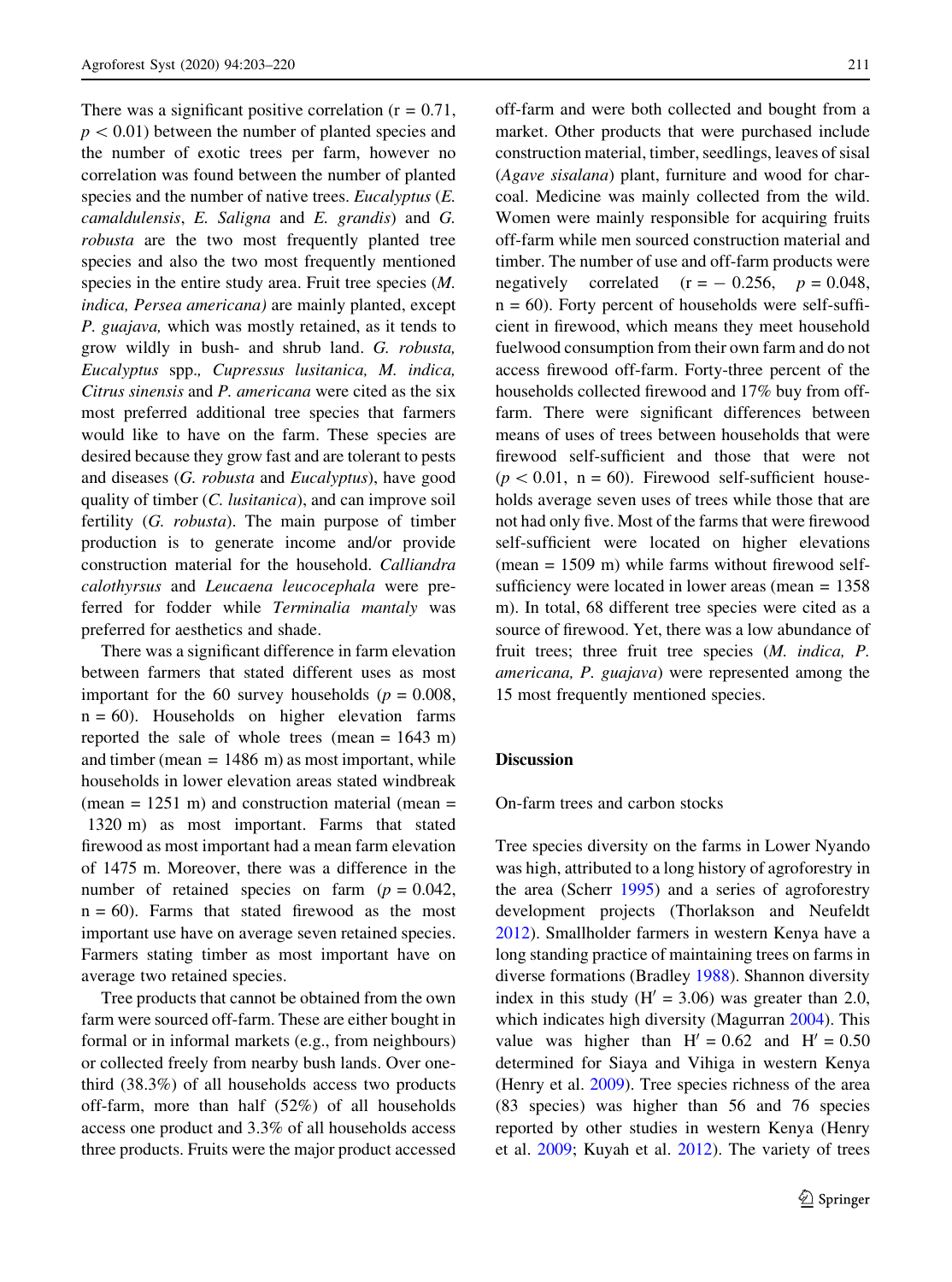species documented underscore the potential of agroforestry to enhance resilience of smallholders to present and future climate risks. For example, farmers in eastern and central Kenya maintain a variety of fodder tree and shrub species to provide livestock feed during the dry season (Gachuiri et al. [2017\)](#page-15-0), while majority of trees and shrub species maintained on farms in the Sahel support soil and water conservation (Faye et al. [2011\)](#page-15-0).

The frequency of distribution of tree species on different land use types was variable. Higher tree species diversity was specially observed in homestead and cropland, where multipurpose trees are grown; woodlots had lower species diversity, featuring single species grown e.g. for timber. Tree species dominated the landscape based on use group, similar to patterns observed in previous surveys in western Kenya, for example high frequencies of *Eucalyptus* in woodlots, M. indica, P. americana and P. guajava in the homestead area, and C. *lusitanica* on boundaries (Bradley [1988;](#page-15-0) Kindt et al. [2006](#page-16-0)). Thus, tree species with higher economic value were widely spread across farms in Lower Nyando. A decrease in on-farm tree diversity through monoculture woodlots that were dominated by Eucalyptus can be considered as an important trade-off with carbon storage in climate change mitigation on smallholder farms. Nevertheless, the plantations of fast-growing timber species are important to achieve firewood self-sufficiency and to generate cash income. Self-sufficiency in firewood supply also can prevent the danger of deforestation of off-farm land or nearby forests (Iiyama et al. [2014\)](#page-16-0). In fact, firewood self-sufficiency can be considered as the most prominent co-benefit with on-farm carbon stocks, and it can be obtained from almost all tree species from various land use types.

Carbon stocks on farms in this region of Kenya average 4.07  $\pm$  0.68 Mg C ha<sup>-1</sup>. These estimates are in the range of aboveground carbon stocks of tropical agroforestry systems in Africa, 1.0–18 Mg C  $ha^{-1}$ (Nair and Nair [2014\)](#page-16-0), and comparable to average aboveground carbon stocks of 4.9  $\pm$  1.2 Mg C ha<sup>-1</sup> per farm (based on land use units where trees were inventoried) found in Siaya, Western Kenya (Henry et al. [2009](#page-15-0)). However, these stocks are less than that measured for the total aboveground carbon in perennial vegetation and in another site (Vihiga), where carbon stocks average  $9-11$  Mg C ha<sup>-1</sup> per farm (Henry et al. [2009\)](#page-15-0). First, the difference may be attributed to the method of quantification; Henry et al. [\(2009](#page-15-0)) determined aboveground carbon using allometric equations developed from 26 individual trees of 5–32 cm DBH, which is a fairly small sample size and size range (Kuyah and Rosenstock [2015](#page-16-0)) given the variable structure and composition of trees in Lower Nyando. Previous studies show that estimates of carbon stocks can be greatly biased by the choice of allometric equation (Kuyah et al. [2012](#page-16-0), [2014](#page-16-0)). We consider carbon stocks determined in this study as best estimates because of the appropriateness of the equation used. Second, the difference can be attributed to the carbon pools involved in the accounting. Here, we focused only on aboveground tree carbon while Henry et al. ([2009\)](#page-15-0) measured perennial shrubs, food and cash crops such as tea plantations and banana plants, and grassland stands. Food crops and pasture accounted for 15.1 and 18.5% of total farm-level carbon in Siaya and Vihiga, respectively in that study. Assuming the same proportions for these unmeasured pools, carbon stocks at the farms in Lower Nyando would have been more similar, but still lower likely due to the more extensive systems often found in Western Kenya versus the more intensive systems in Central Kenya. A time series assessment of carbon stocks for that range of environment is required to also reveal temporal heterogeneity in carbon stocks; whether agroforestry has helped maintain or increase stored carbon.

The effect of land use type was significant on carbon stocks at the farm level ( $p < 0.05$ ). Over 80% of aboveground carbon was found (collectively) in homestead, boundary, and woodlots, corresponding to higher tree density and the presence of large trees  $(DBH > 30 cm)$  in these land use types. Similar findings have been reported in western Kenya (Henry et al. [2009\)](#page-15-0) and west African Sahel (Takimoto et al. [2008\)](#page-17-0), where woodlots with mature trees stock higher carbon compared to other land use types within the farm. In agricultural landscapes, land use types with larger trees or higher number of trees often stock larger amount of carbon stocks than those without larger trees or with fewer number of trees (Kuyah et al. [2012,](#page-16-0) [2014\)](#page-16-0). This suggests that anthropogenic activities with adverse effects on trees have significant implications on aboveground carbon stocks. For example, woodlots store considerable amount of carbon, however, trees in woodlots are harvested after a certain time-period. The stored carbon can be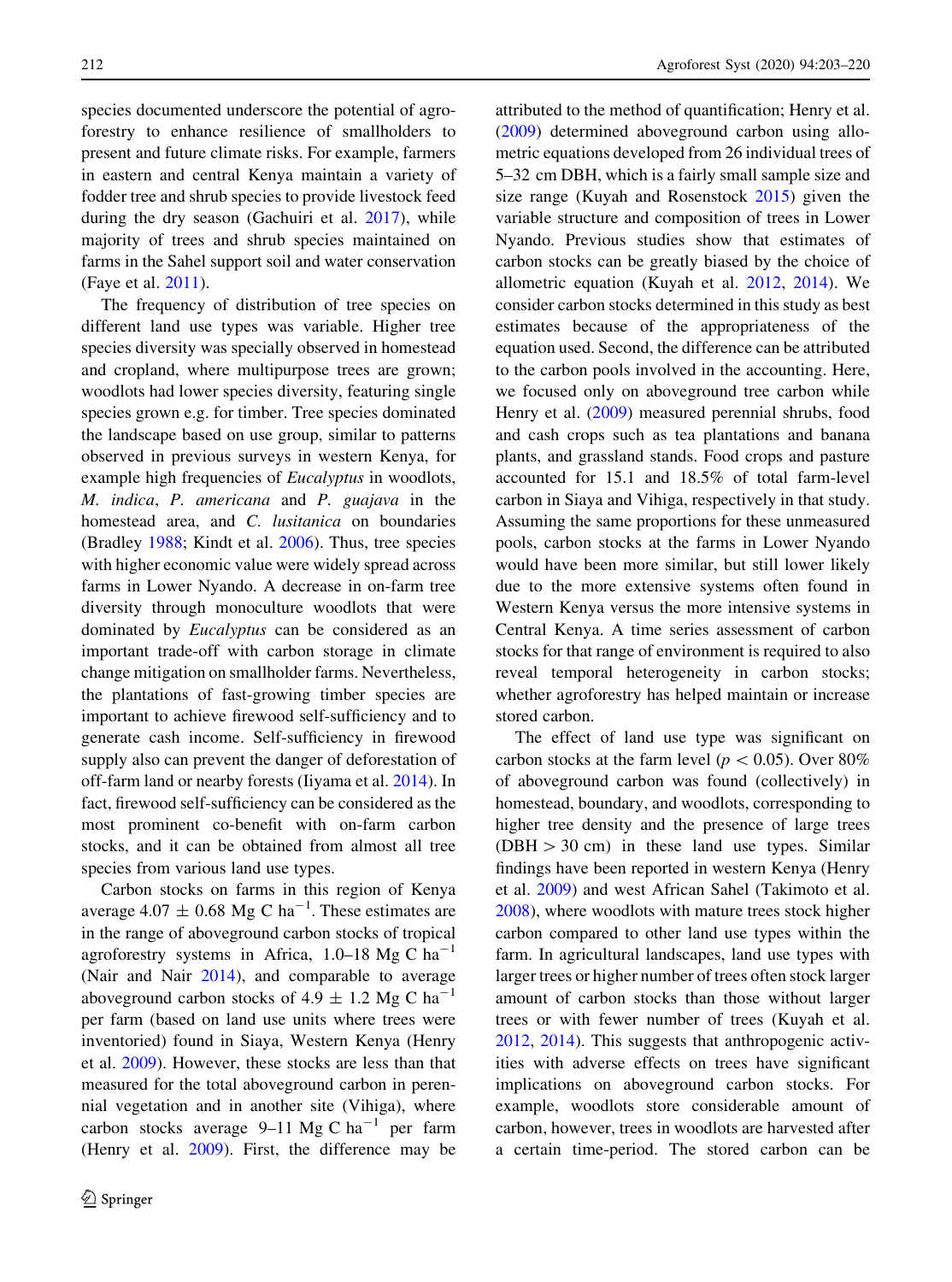released back into the atmosphere when harvested trees are used e.g. for fuelwood. Carbon storage can be prolonged by conversion of the harvested wood into durable products (IPCC [2006\)](#page-16-0). It is therefore important to evaluate management practices of different land use types, as this influence the potential for longterm carbon storage. For example, the trees on boundaries and homestead are retained on farm for demarcation of boundary, protection, aesthetics, fruits and shade; they are sometimes pruned for firewood, but rarely cut down. The oldest and largest trees in the study area were mango trees, similar to results from Salima in Malawi, where mangoes are allowed to increase in size and number on crop farms because of sale and consumption (Kuyah et al. [2014](#page-16-0)). It therefore implies that coupling climate change mitigation with food security or livelihood objectives can support a long-term carbon storage. Farm size was a determinant of carbon stocks, which means farmers with larger landholdings can store more carbon per unit area than farmers with smaller landholdings. This is because larger farms are likely to have more land use types dedicated to trees compared to small farms where trees are restricted to the homestead or long boundaries. The shrinking farm sizes in the area can therefore lead to decreases in farm carbon stocks, although we do not have a time-dynamic in our data set. Consistent with previous results, species richness was found to have no significant correlation with carbon stocks (Henry et al. [2009\)](#page-15-0). This supports the idea that changes in carbon stock does not always depend upon diversification of species. As such, measures to enhance carbon stocks through agroforestry cannot assure biodiversity conservation, and therefore programs aimed at carbon enhancement should include an objective on promotion of biodiversity.

# Livelihood benefits of trees

Trees on smallholder farms in western Kenya are generally in high demand and serve specific purposes. Recorded uses of trees on farm were primarily fuelwood for household consumption and timber for income generation and household consumption. Fuelwood was ranked second in importance to timber despite the daily usage of firewood. Timber is considered the most important use due to the possibility of commercialisation with relatively good economic returns, compared to the returns from fuelwood and fruits. The demand for firewood is high but selling firewood was considered less important because of very low income from this activity. Firewood was particularly ranked higher in lower elevated areas where it is not readily available and timber production is less practical with low economic rewards. This suggests that changes in local environmental conditions, even over short distances, can significantly determine farming systems and livelihood strategies. The use of trees for construction material was ranked third, presumably, because shelter is an existential need, and because of the high demand and ease of selling construction material. Buying construction material is a major expense for the household, which can be avoided if construction material is readily available on farm. Fruit trees, without considering banana, play an important role for household consumption and commercialization. Altogether, the benefits of trees recorded in this study reflect those documented in Western Kenya (Thorlakson and Neufeldt [2012](#page-17-0)) and Eastern Kenya (Quandt et al. [2017](#page-16-0)). The authors found that farmers derive a variety of livelihood and environmental benefits by integrating trees in their farms thereby improving food security, income, farm productivity and environmental sustainability (Thorlakson and Neufeldt [2012](#page-17-0); Quandt et al. [2017](#page-16-0)). Only regulating and supporting ecosystem services identified in two previous studies were not captured in this study. Farmers did not mention "indirect benefits" such as flood regulation, wind regulation, soil erosion control etc. in the survey. The reason might lie in the formulation and translation of survey questions that did not specifically ask for ''indirect benefits''.

The different tree species composition and diversity and their arrangement within the farm indicate possible extraction of different uses and benefits. Previously, studies have shown that socio-economic needs of households affect the diversity of perennial plants grown on farms in western Kenya (Scherr [1995;](#page-16-0) Henry et al. [2009\)](#page-15-0). The list of the most frequently mentioned trees on-farm reflects farmers' preference of species rather than abundance, as the list of the most abundant trees generated from the tree inventory did not reveal the same order of species. The investigation discovered that timber and fruit trees have a very high value for farmers since they are the most wanted species and correlate positively with use and are mentioned most frequently by farmers. A high variety of different uses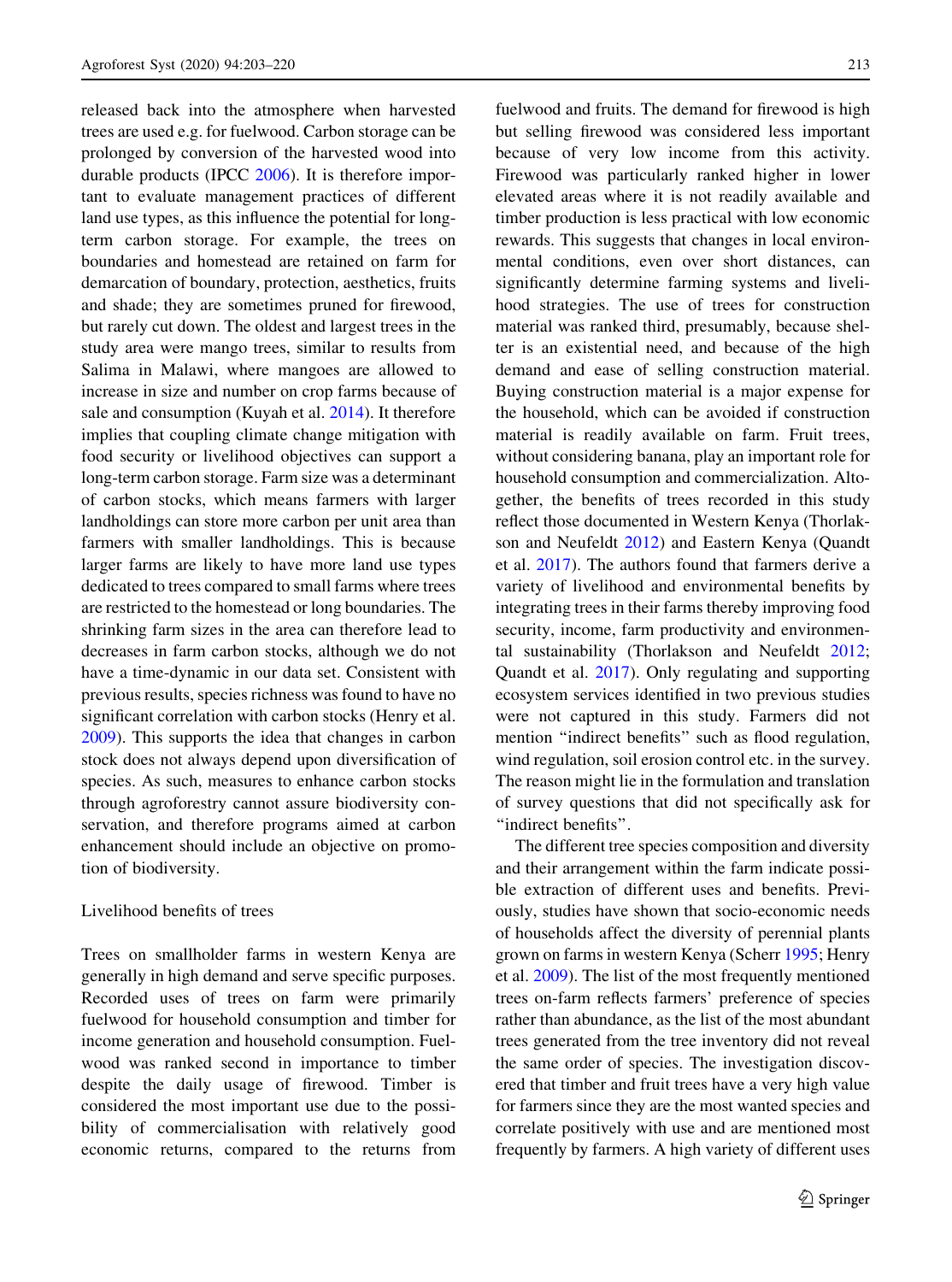per tree species is important, since correlation analysis confirmed that less off-farm products need to be accessed when on-farm use is high. Interestingly, farmers in western Kenya seem to prefer exotics to native species. A similar trend was reported from the coffee agroforestry landscape of the Western Ghats, India where farmer's preference to G. robusta is driven by economic and legal advantages conferred to it (Nath et al. [2016](#page-16-0)).

Although the results suggest that measured socioeconomic factors do not determine on-farm carbon stocks, it is evident farmers' choices influence carbon stocks. It was evident, that also trees, similar to livestock, can serve the purpose as an investment and resource for the future, for example to pay school fees or to have construction material available for household expansion. The landscape of the study area has been greatly modified by farming practices and livelihood strategies. Native species are replaced by intentional planting of exotic species which grow fast and serve very specific on-farm uses such as timber, construction material, fruits or fodder. Further, grazing livestock probably influence tree growth and ultimately carbon stocks. We found that high on-farm carbon stocks are determined by the existence of woodlots but also influenced by farm elevation. Farms in higher elevated areas have fewer livestock and more carbon, while farms in lower areas have more livestock and less carbon. Livestock affect the structure and composition of trees through browsing and trampling. Protracted browsing eliminates palatable species, allowing those species that are less palatable to dominate the landscape.

## **Conclusions**

Farmers of Kisumu County in Western Kenya practice six main types of agroforestry by maintaining and planting a diverse array of tree species for various uses and benefits; the trees support climate protection through carbon sequestration. Similar to previous work on carbon sequestration in similar smallholder farming systems, we found that the type of agroforestry practice (e.g. on-farm land use) and farm size, not species diversity, determines total farm carbon stock and benefits derived for the household. Carbon stocks are also driven by the number and the average size of trees on farm. Exotic timber species, mainly Eucalyptus, are the most abundant trees, suggesting a shift in landscape where native species are being replaced by exotics because of quick economic benefits. Understanding the drivers of tree selection can help meet both local food and fuel and global climate regulation needs. We recommend valorisation of the benefits provided by trees in agroforestry to determine perceived market benefits or realized economic benefits of native compared to exotic species. This will help establish general trade-offs or cobenefits of on-farm carbon stocks from economic values of benefits derived from trees.

Acknowledgements We thank the farmers of Nyando for opening their farms and homes to our inquiries. This work was implemented as part of the CGIAR Research Program on Climate Change, Agriculture and Food Security (CCAFS)'s Standard Assessment of Mitigation Potential and Livelihoods in Smallholder Systems Project (SAMPLES), which is carried out with support from the CGIAR Trust Fund and through bilateral funding agreements. For details please visit [http://ccafs.cgiar.](http://ccafs.cgiar.org/donors) [org/donors.](http://ccafs.cgiar.org/donors) The views expressed in this document cannot be taken to reflect the official opinions of these organizations. Shem Kuyah acknowledges the support of Alexander von Humboldt Foundation through the International Climate Protection Fellowship. He also acknowledges his host Prof. E. Luedeling, and the enabling environment enjoyed at the Institute of Crop Sciences and Resource Conservation (INRES)—Horticultural Science.

Open Access This article is distributed under the terms of the Creative Commons Attribution 4.0 International License ([http://](http://creativecommons.org/licenses/by/4.0/) [creativecommons.org/licenses/by/4.0/\)](http://creativecommons.org/licenses/by/4.0/), which permits unrestricted use, distribution, and reproduction in any medium, provided you give appropriate credit to the original author(s) and the source, provide a link to the Creative Commons license, and indicate if changes were made.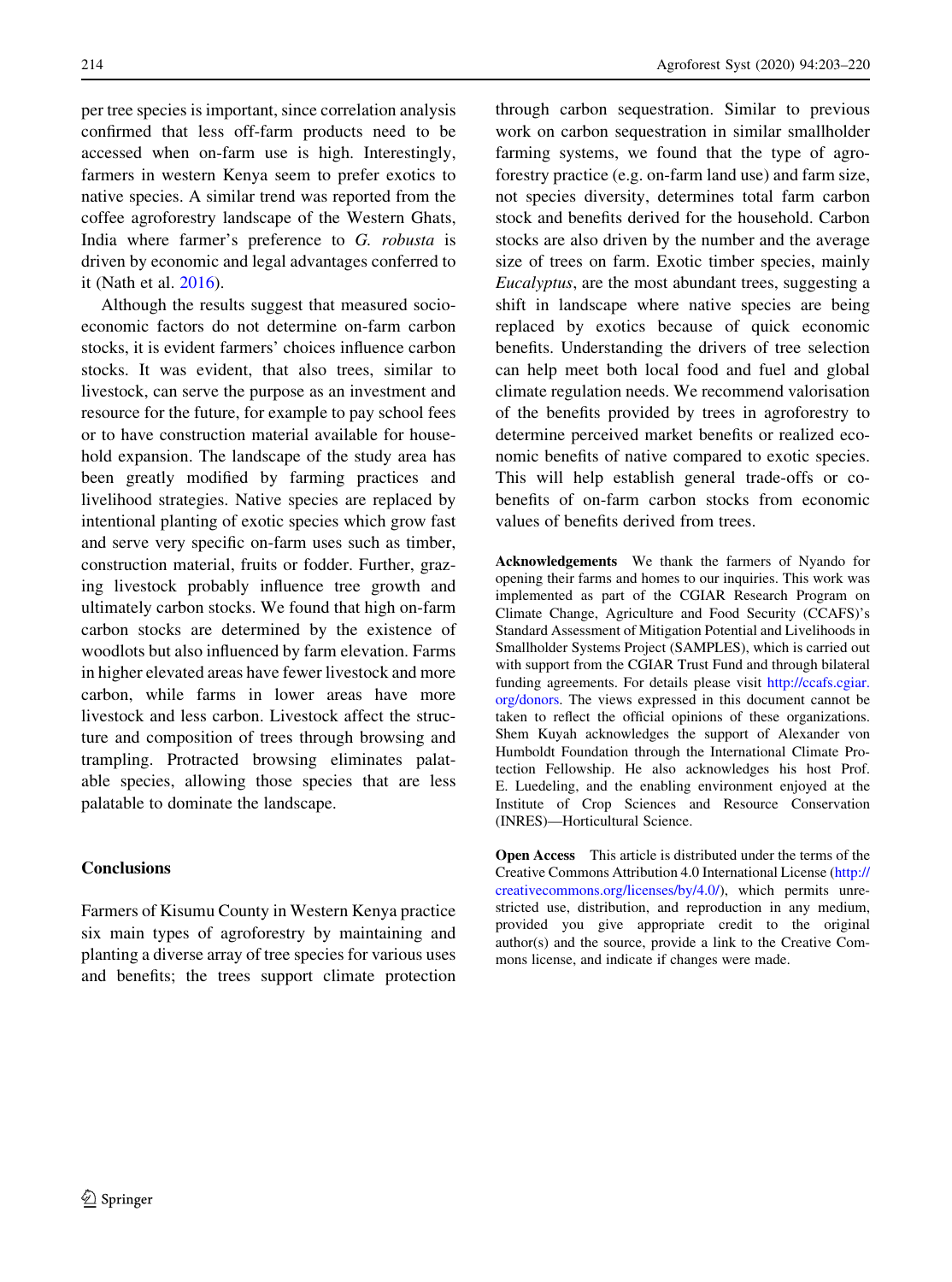# <span id="page-12-0"></span>Appendix 1: Tree species documented on farms in Lower Nyando, Western Kenya

| Species                    | NO     | $DBH$ (cm)        | Carbon (Mg) | Abundance (%) |  |
|----------------------------|--------|-------------------|-------------|---------------|--|
| Eucalyptus spp.            | 1849   | $7.74 \pm 6.16$   | 29.638      | 21.22         |  |
| Vachellia spp.*            | 833    | $5.61 \pm 3.51$   | 4.779       | 9.56          |  |
| Euphorbia tirucalli        | 660    | $5.88 \pm 3.64$   | 4.123       | 7.58          |  |
| Grevillea robusta          | 550    | $9.17 \pm 6.04$   | 10.486      | 6.31          |  |
| Balanites aegyptiaca       | 435    | $9.41 \pm 6.39$   | 9.300       | 4.99          |  |
| Terminalia brownii         | 389    | $8.88 \pm 6.00$   | 7.038       | 4.47          |  |
| Rhus vulgaris              | 385    | $5.46 \pm 3.37$   | 1.964       | 4.42          |  |
| Thevetia peruviana         | 385    | $4.66 \pm 2.69$   | 1.313       | 4.42          |  |
| Euclea divinorum           | 367    | $4.56 \pm 2.34$   | 1.028       | 4.21          |  |
| Cupressus lusitanica       | 356    | $10.43 \pm 6.03$  | 8.232       | 4.09          |  |
| Leucaena leucocephala      | 342    | $6.41 \pm 4.03$   | 2.638       | 3.93          |  |
| Vepris nobilis             | 242    | $5.96 \pm 4.09$   | 1.738       | 2.78          |  |
| Grewia mollis              | 211    | $6.83 \pm 4.24$   | 1.850       | 2.42          |  |
| Markhamia lutea            | 211    | $6.07 \pm 4.00$   | 1.497       | 2.42          |  |
| Senna siamea               | 170    | $6.77 \pm 3.96$   | 1.383       | 1.95          |  |
| Psidium guajava            | 131    | $5.07 \pm 2.36$   | 0.438       | 1.50          |  |
| Sesbania sesban            | 90     | $5.04 \pm 2.61$   | 0.321       | 1.03          |  |
| Croton megalocarpus        | 84     | $6.75 \pm 3.67$   | 0.631       | 0.96          |  |
| Combretum molle            | 79     | $5.68 \pm 3.81$   | 0.485       | 0.91          |  |
| Croton macrostachyus       | 74     | $10.45 \pm 8.05$  | 2.306       | 0.85          |  |
| Jacaranda mimosifolia      | 62     | $9.19 \pm 7.66$   | 1.628       | 0.71          |  |
| Mangifera indica           | 57     | $21.26 \pm 10.80$ | 6.898       | 0.65          |  |
| Vangueria madagascariensis | 55     | $4.47 \pm 2.03$   | 0.134       | 0.63          |  |
| Bridelia micrantha         | 50     | $12.60 \pm 6.99$  | 1.747       | 0.57          |  |
| Casuarina equisetifolia    | 50     | $8.29 \pm 7.50$   | 1.117       | 0.57          |  |
| Rhus natalensis            | 44     | $4.18 \pm 1.74$   | 0.086       | 0.51          |  |
| Persea americana           | 43     | $9.17 \pm 8.61$   | 1.270       | 0.49          |  |
| Citrus lemon               | 39     | $4.93 \pm 2.17$   | 0.117       | 0.45          |  |
| Combretum collinum         | 33     | $6.87 \pm 3.55$   | 0.247       | 0.38          |  |
| Azadirachta indica         | 31     | $14.63 \pm 8.89$  | 1.646       | 0.36          |  |
| Ficus sur                  | 30     | $14.46 \pm 12.41$ | 2.330       | 0.34          |  |
| Solanecio manii            | 28     | $6.36 \pm 2.04$   | 0.137       | 0.32          |  |
| Dovyalis caffra            | 23     | $5.54 \pm 2.55$   | 0.092       | 0.26          |  |
| Gliricidia sepium          | $22\,$ | $5.12 \pm 2.24$   | 0.071       | 0.25          |  |
| Turraea robusta            | 22     | $4.11 \pm 1.02$   | 0.034       | 0.25          |  |
| Melia azedarach            | $20\,$ | $9.07 \pm 5.64$   | 0.337       | 0.23          |  |
| Combretum fragrans         | 19     | $5.10 \pm 3.19$   | 0.081       | 0.22          |  |
| Parkinsonia aculeata       | 19     | $6.36 \pm 2.63$   | 0.103       | 0.22          |  |
| Albizia coriaria           | 17     | $13.30 \pm 8.35$  | 0.746       | 0.20          |  |
| Tamarindus indica          | 16     | $10.03 \pm 6.08$  | 0.360       | 0.18          |  |
| Carissa spinarum           | 14     | $3.77 \pm 1.18$   | 0.019       | 0.16          |  |
| Albizia gumifera           | 11     | $9.25 \pm 5.85$   | 0.197       | 0.13          |  |
| Annona squamosa            | 10     | $4.83 \pm 1.78$   | 0.026       | 0.11          |  |
| Olea europaea              | 10     | $11.51 \pm 8.12$  | 0.330       | 0.11          |  |

 $\mathcal{D}$  Springer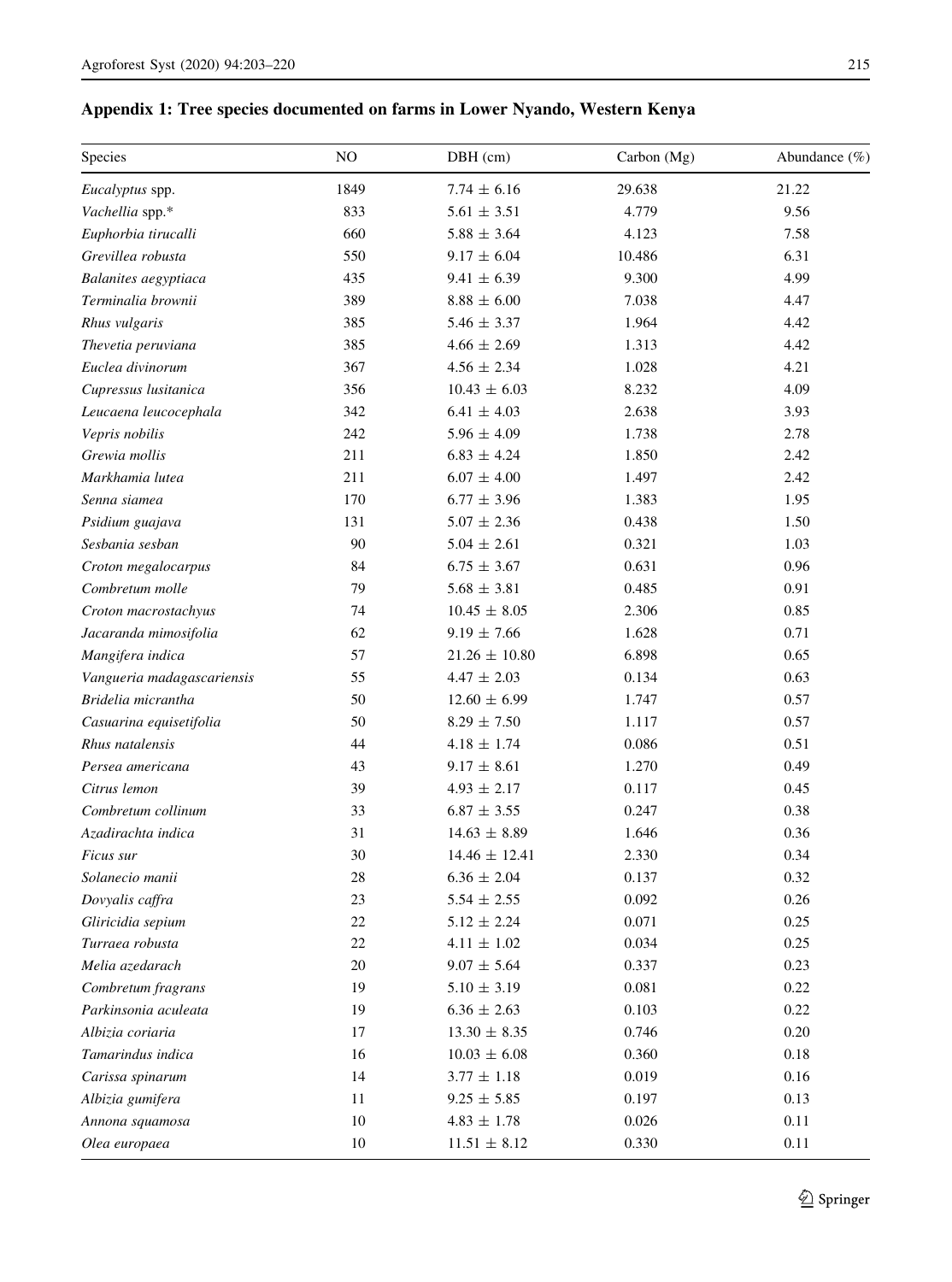| Species                    | N <sub>O</sub> | $DBH$ (cm)        | Carbon $(Mg)$ | Abundance $(\%)$ |
|----------------------------|----------------|-------------------|---------------|------------------|
| Vangueria infausta         | 10             | $5.83 \pm 3.05$   | 0.049         | 0.11             |
| Catha edulis               | 9              | $12.16 \pm 9.69$  | 0.388         | 0.10             |
| Piliostigma thonningii     | 9              | $6.51 \pm 0.63$   | 0.040         | 0.10             |
| Terminalia mantaly         | 7              | $24.05 \pm 7.17$  | 0.880         | 0.08             |
| Harrisonia abyssinica      | 6              | $5.11 \pm 1.96$   | 0.018         | 0.07             |
| Jatropha spp.              | 6              | $3.96 \pm 1.36$   | 0.009         | 0.07             |
| Spathodea campanulata      | 6              | $6.30 \pm 2.38$   | 0.030         | 0.07             |
| Vernonia amygdalina        | 6              | $5.68 \pm 3.37$   | 0.029         | 0.07             |
| Ziziphus mucronata         | 6              | $4.52 \pm 2.00$   | 0.014         | 0.07             |
| Calliandra calothyrsus     | 5              | $3.40 \pm 0.74$   | 0.005         | 0.06             |
| Ficus sycomorus            | 5              | $6.74 \pm 7.25$   | 0.071         | 0.06             |
| Zanthoxylum gilletii       | 5              | $9.86 \pm 4.71$   | 0.081         | 0.06             |
| Albizia zygia              | $\overline{4}$ | $3.72 \pm 0.90$   | 0.005         | 0.05             |
| Aningeria adolfi-friderici | $\overline{4}$ | $4.98 \pm 1.05$   | 0.010         | 0.05             |
| Dovyalis abyssinica        | 4              | $7.12 \pm 4.96$   | 0.036         | 0.05             |
| Lantana camara             | 4              | $3.38 \pm 0.73$   | 0.004         | 0.05             |
| Morus alba                 | 4              | $6.00 \pm 2.03$   | 0.017         | 0.05             |
| Syzygium cumini            | 4              | $14.14 \pm 3.93$  | 0.132         | 0.05             |
| Tarchonanthus camphoratus  | $\overline{4}$ | $5.59 \pm 2.24$   | 0.015         | 0.05             |
| Cordia monoica             | 3              | $3.49 \pm 0.54$   | 0.003         | 0.03             |
| Erythrina abyssinica       | 3              | $35.87 \pm 30.66$ | 1.636         | 0.03             |
| Moringa oleifera           | 3              | $5.96 \pm 3.70$   | 0.016         | 0.03             |
| Oncoba routledgei          | 3              | $8.09 \pm 3.95$   | 0.029         | 0.03             |
| Punica granatum            | 3              | $10.15 \pm 3.39$  | 0.045         | 0.03             |
| Casimiroa edulis           | $\overline{c}$ | $18.86 \pm 2.81$  | 0.123         | 0.02             |
| Commiphora africana        | $\overline{c}$ | $6.75 \pm 1.89$   | 0.010         | 0.02             |
| Cussonia holstii           | $\overline{2}$ | $21.96 \pm 25.21$ | 0.384         | 0.02             |
| Dichrostachys cinerea      | $\overline{c}$ | $17.97 \pm 1.91$  | 0.108         | 0.02             |
| Syzygium guineense         | $\overline{c}$ | $71.31 \pm 7.07$  | 3.268         | 0.02             |
| Vitex doniana              | $\overline{c}$ | $9.61 \pm 3.69$   | 0.026         | 0.02             |
| Adansonia digitata         | $\mathbf{1}$   | 24.76             | 0.119         | 0.01             |
| Callistemon citrinus       | $\mathbf{1}$   | 7.00              | 0.005         | 0.01             |
| Cissus rotundifolia        | $\mathbf{1}$   | 4.01              | 0.001         | 0.01             |
| Ficus thonningii           | 1              | 3.37              | 0.001         | 0.01             |
| Hibiscus rosa-sinensis     | 1              | 5.54              | 0.003         | 0.01             |
| Manihot esculenta (wild)   | $\mathbf{1}$   | 15.28             | 0.036         | 0.01             |
| Prunus africana            | $\mathbf{1}$   | 7.00              | 0.005         | 0.01             |
| Ricinus communis           | $\mathbf{1}$   | 5.32              | 0.003         | 0.01             |
| Senna septemtrionalis      | $\mathbf{1}$   | 7.68              | 0.007         | 0.01             |

The number of individuals for each species (NO), mean diameter at breast height (DBH)  $\pm$  the standard error of the mean, total carbon per species, and the relative abundance (%) is presented. Carbon was determined from biomass using a factor of 0.47 (IPCC [2006](#page-16-0)). Aboveground biomass (AGB) was estimated using the equation, AGB =  $0.0905 * DBH^{2.4718}$  (Kuyah et al. [2012\)](#page-16-0)

\* The following species of the genus Vachellia (formerly under the genus Acacia) were recorded in Lower Nyando: Vachellia abyssinica (Acacia abyssinica), Vachellia drepanolobium (Acacia drepanolobium), Vachellia elatior (Acacia elatior), Vachellia lahai (Acacia lahai), Vachellia nilotica (Acacia nilotica), Vachellia seyal (Acacia seyal), and Vachellia xanthophloea (Acacia xanthophloea). All these species are native to Africa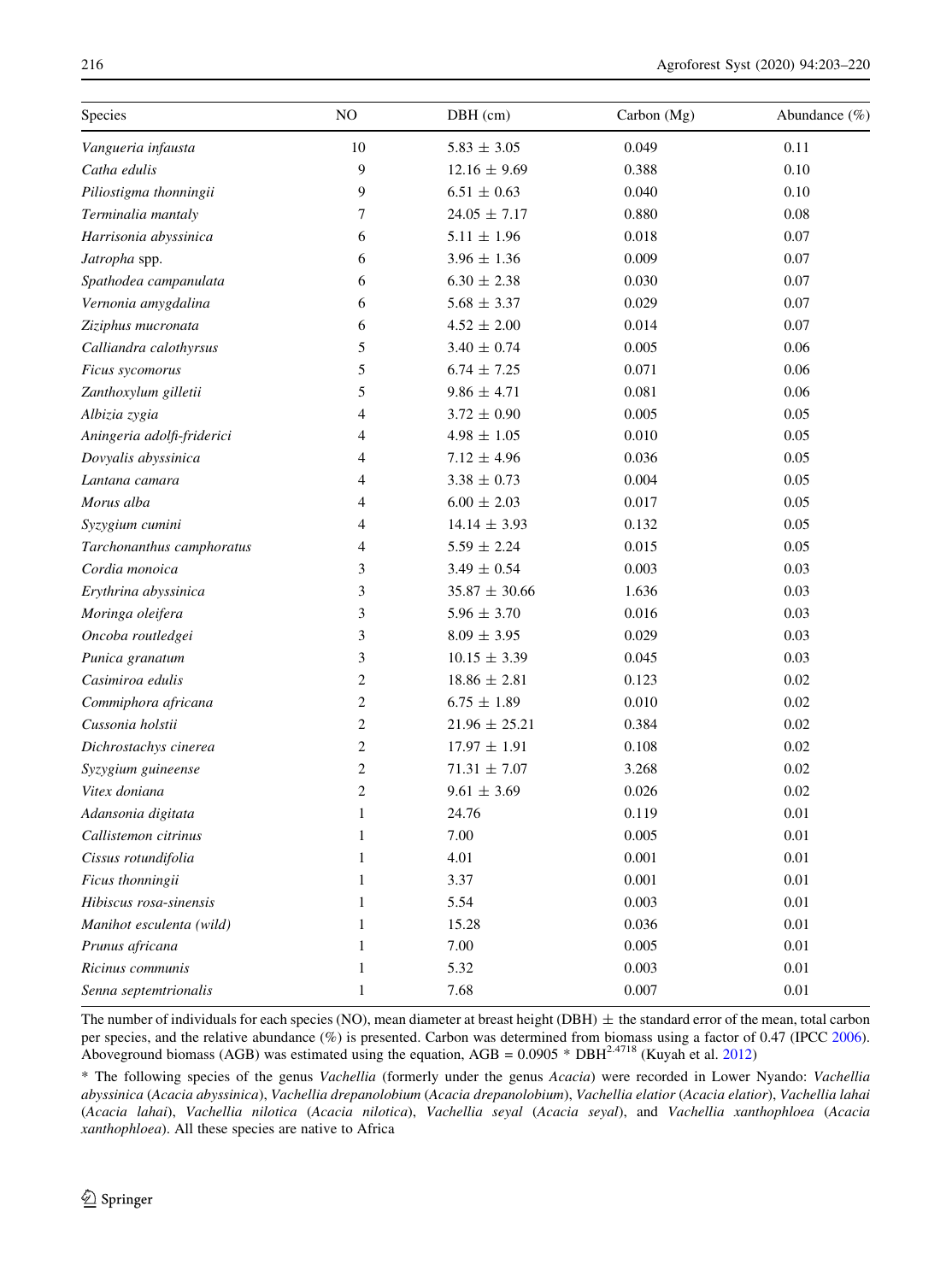| <b>Species</b>        | No | Allometric equation          | RE1     | RE <sub>2</sub> | References            |
|-----------------------|----|------------------------------|---------|-----------------|-----------------------|
| Acacia spp.           | 8  | $exp(-1.59) * D^{2.19}$      | 5.5     | 30.2            | Paul et al. (2013)    |
| Bridelia Micrantha    | 2  | $exp(-1.996 + 2.32 * LN(D))$ | 1.0     | 22.7            | Brown (1997)          |
| Combretum molle       | 1  | $exp(-1.996 + 2.32 * LN(D))$ | 18.0    | $-4.5$          | Brown (1997)          |
| Croton Macrostachyus  | 2  | $exp(-1.996 + 2.32 * LN(D))$ | $-6.4$  | $-57.4$         | Brown (1997)          |
| Cupressus lusitanica  | 5  | $exp(-1.996 + 2.32 * LN(D))$ | $-4.8$  | $-11.8$         | Brown (1997)          |
| <i>Eucalyptus</i> spp | 45 | $exp(-1.71) * D^{2.21}$      | 6.3     | $-5.5$          | Paul et al. (2013)    |
| <i>Ficus</i> spp.     | 1  | $exp(-1.996 + 2.32 * LN(D))$ | 43.9    | $-53.8$         | Brown (1997)          |
| Grevillea robusta     | 5  | $1.384 * D^{1.665}$          | 35.9    | 43.4            | Owate et al. $(2018)$ |
| Jacaranda mimosifolia | 2  | $exp(-1.996 + 2.32 * LN(D))$ | 22.9    | 11.2            | Brown (1997)          |
| Mangifera indica      | 7  | $exp(-1.996 + 2.32 * LN(D))$ | 12.3    | 13.5            | Brown (1997)          |
| Markhamia lutea       | 9  | $exp(-1.996 + 2.32 * LN(D))$ | 2.3     | $-61.4$         | Brown (1997)          |
| Persia americana      | 2  | $exp(-1.996 + 2.32 * LN(D))$ | 2.2     | $-12.6$         | Brown (1997)          |
| Spathodea campanulata |    | $exp(-1.996 + 2.32 * LN(D))$ | $-18.0$ | $-131.4$        | Brown (1997)          |
| Syzygium cordatum     | 4  | $exp(-1.996 + 2.32 * LN(D))$ | 17.2    | 18.8            | Brown (1997)          |

<span id="page-14-0"></span>Appendix 2: Validation of allometric equations

Allometric equations for estimating biomass were tested using destructively sampled data from western Kenya. NO represents the number of trees used to validate the equation. The relative error (RE, %) for the regional equation by Kuyah et al. [\(2012](#page-16-0)), AGB = 0.0905  $*$  D<sup>2.4718</sup> (RE1) and for species specific equations (RE2) was calculated as: RE (%) = [(predicted biomass-actual biomass)/actual biomass] \* 100. The equation for Brown ([1997\)](#page-15-0) for dry tropics was used when species specific equations were lacking. Only equations that met the criteria listed in the methods (see data analysis section) were selected. Emphasis was given to species that contributed most of individulas to the total number of trees recorded. Harvest data was not available to validate some species

## Appendix 3: List of the most frequently mentioned uses and benefits in the household (HH) survey

| Rank           | Uses and benefits             | Description                                                                                                                                                                                        | Tree<br>species | HH<br>mentions | Main species                      |
|----------------|-------------------------------|----------------------------------------------------------------------------------------------------------------------------------------------------------------------------------------------------|-----------------|----------------|-----------------------------------|
|                | Firewood (FW)                 | Obtained either by pruning and drying harvested<br>branches, by collecting dry fallen-off branches, or<br>selectively harvesting trees from woodlots                                               | 68              | 57             | Euc., Gre., Ter., Vep.,<br>Rhu.   |
| 2              | Construction<br>material (CM) | Parts such as poles obtained from the entire stem of<br>young trees or from cut-offs from the stems of<br>bigger trees. Small branches and twigs are also used<br>for house construction (walling) | 40              | .52            | Euc., Ter., Vep., Gre.,<br>Cup.   |
| 3              | Shade (Sh)                    | Trees that create shade are mostly appreciated on the<br>compound but also on other farm components                                                                                                | 56              | 36             | Gre., The., Vep., Cro.,<br>Aza.   |
| $\overline{4}$ | Timber (Ti)                   | Timber is usually the processed wood often sold to a<br>customer at the farm or at a market. Usually the<br>owner of the tree is responsible for harvesting,<br>cutting and transportation         | 23              | 33             | Euc., Gre., Ter., Cup.,<br>Cro.   |
| 5              | Fruits (Fr)                   | Fruits from trees are valuable for home consumption<br>and for sale                                                                                                                                | 18              | 33             | Man., Psi., Per., Cit.,<br>Car.   |
| 6              | Charcoal (Ch)                 | Woodfuel is used for charcoal burning                                                                                                                                                              | 29              | 18             | Vep., Eucl., Ter.,<br>Cari., Psi. |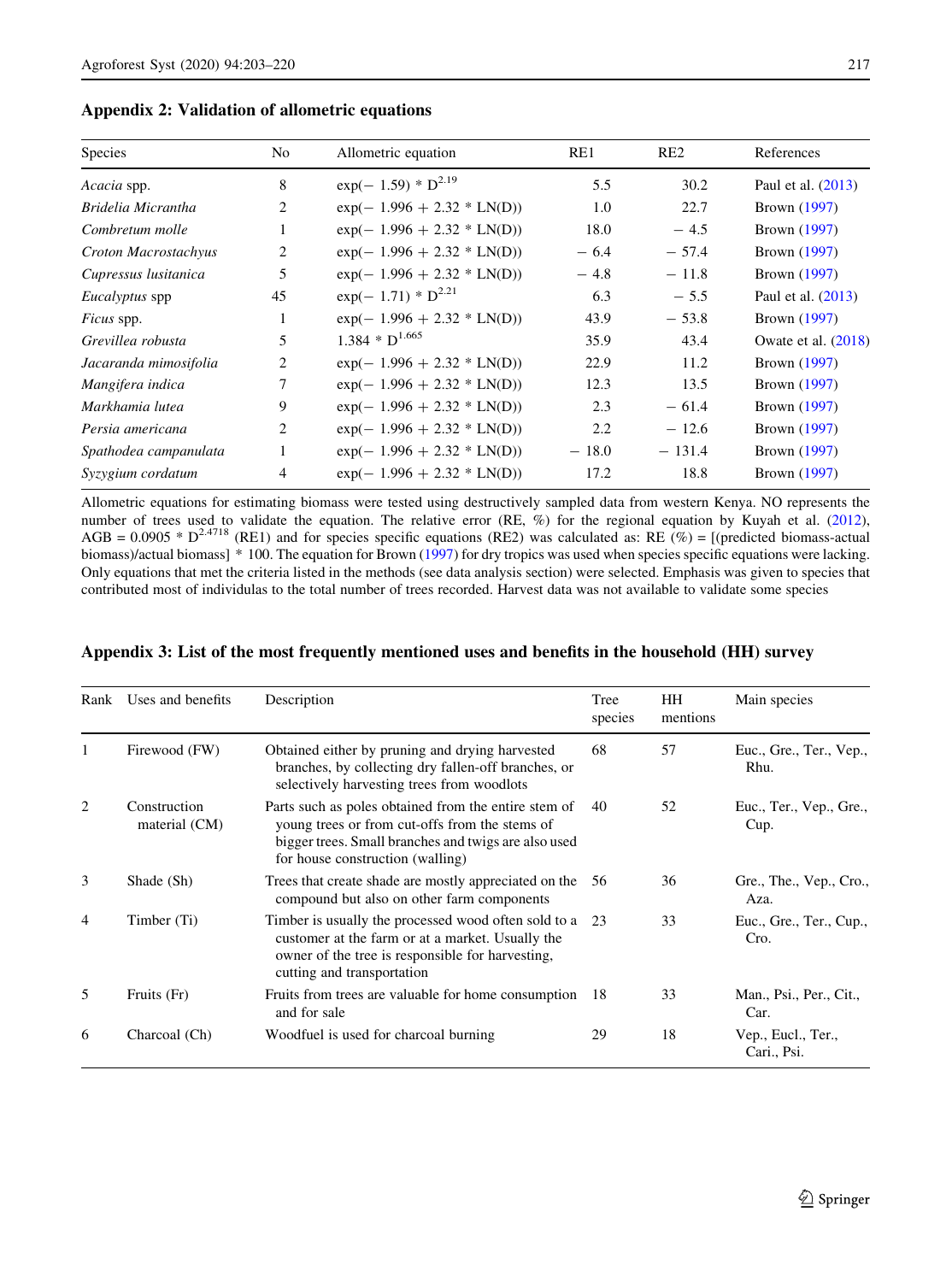<span id="page-15-0"></span>

| Rank | Uses and benefits        | Description                                                                                                                                                                                                | Tree<br>species | HH<br>mentions | Main species                      |
|------|--------------------------|------------------------------------------------------------------------------------------------------------------------------------------------------------------------------------------------------------|-----------------|----------------|-----------------------------------|
| 7    | Medicine (Me)            | Trees with medicinal values                                                                                                                                                                                | 15              | 23             | Aza., Mel., Vep., Eucl,<br>Cro.   |
| 8    | Live fencing $(LF)$      | Trees are planted and managed to act as a live fence<br>around animal shelters and homesteads for<br>protection                                                                                            | 20              | 13             | The., Fre., Mel., Vep.,<br>Crot.  |
| 9    | Fencing material<br>(FM) | Material from trees useful for fencing. This can be.<br>twigs, thorns, small sticks and branches, very often<br>for constructing animal shelters or for reinforcing<br>or building fences along boundaries | 13              | 12             | Aca., Grew., Ter.,<br>Bal., Mar.  |
| 9    | Fodder (Fo)              | Leaves and branches, can be used as fodder                                                                                                                                                                 | 12              | 15             | Leu., Vep., Eucl.,<br>Grew., Rhu. |
| 10   | Sale (Sa)                | Trade involving a whole tree sale. The customer,<br>rather than the owner, is responsible for harvesting<br>and transportation                                                                             | 6               | 7              | Euc., Ter., Gre., Cas.,<br>Cup.   |
| 11   | Green manure (GM)        | Leaves are used as green manure                                                                                                                                                                            | 5               | 7              | Gre.                              |
| 11   | Tools (To)               | Stems, branches or leaves are used for tools such as<br>walking stick, toothbrush, hand plough and brooms                                                                                                  | 7               | 7              | Cup.                              |

Description, total number of tree species mentioned, the number of households citing the tree species and the five main species that deliver the use/benefit is presented

Euc: Eucalyptus saligna, Gre: Grevillea robusta, Ter: Terminalia brownii, Vep: Vepris nobilis, Rhu: Rhus vulgaris, Cup: Cupressus lusitanica, The: Thevetia peruviana, Cro: Croton megalocarpus, Aza: Azadirachta indica, Man: Mangifera indica, Psi: Psidium guajava, Per: Persea americana, Cit: Citrus lemon, Car: Carica papaya, Eucl: Euclea divinorum, Cari: Carissa spinarum, Mel: Melia azedarach, Crot: Croton macrostachyus, Aca: Acacia spp. Grew: Grewia mollis, Bal: Balanites eagyptica, Mar: Markhamia lutea, Leu: Leucaena leucocephala, Cas: Casuarina equisetifolia

# References

- Albrecht A, Kandji ST (2003) Carbon sequestration in tropical agroforestry systems. Agric Ecosyst Environ 99:15–27
- Boye A, Verchot L, Zomer RJ (2008) Baseline report, yala and nzoia river basins. Western Kenya intergrated ecosystem management project. Findings from the baseline surveys
- Bradley PN (1988) Survey farms of in biomass woody Western Kenya. Ambio 1:40–48
- Brown S (1997) Estimating biomass and biomass change of tropical forests: a primer. Vol 134 of FAO Forestry Paper. Rome, Italy
- Bryan E, Ringler C, Okoba B et al (2013a) Adapting agriculture to climate change in Kenya: household strategies and determinants. J Environ Manag 114:26–35. [https://doi.org/](https://doi.org/10.1016/j.jenvman.2012.10.036) [10.1016/j.jenvman.2012.10.036](https://doi.org/10.1016/j.jenvman.2012.10.036)
- Bryan E, Ringler C, Okoba B et al (2013b) Can agriculture support climate change adaptation, greenhouse gas mitigation and rural livelihoods? Insights from Kenya. Clim Change 118:151–165. [https://doi.org/10.1007/s10584-](https://doi.org/10.1007/s10584-012-0640-0) [012-0640-0](https://doi.org/10.1007/s10584-012-0640-0)
- Dinesh D, Campbell BM, Bonilla-findji O, Richards M (2017) 10 Best bet innovations for adaptation in agriculture: a supplement to the UNFCCC NAP technical guidelines. Wageningen, The Netherlands
- Dumont ES, Bonhomme S, Pagella TF, Sinclair FL (2017) Structured stakeholder engagement leads to development

 $\circledcirc$  Springer

of more diverse and inclusive agroforestry options. Exp Agric. <https://doi.org/10.1017/s0014479716000788>

- Faye MD, Weber JC, Abasse TA et al (2011) Farmers' preferences for tree functions and species in the West African Sahel. For Trees Livelihoods 20:113–136. [https://doi.org/](https://doi.org/10.1080/14728028.2011.9756702) [10.1080/14728028.2011.9756702](https://doi.org/10.1080/14728028.2011.9756702)
- Gachuiri AN, Carsan S, Karanja E et al (2017) Diversity and importance of local fodder tree and shrub resources in mixed farming systems of central Kenya. For Trees Livelihoods 26:143–155. [https://doi.org/10.1080/](https://doi.org/10.1080/14728028.2017.1316216) [14728028.2017.1316216](https://doi.org/10.1080/14728028.2017.1316216)
- Guillemot J, le Maire G, Munishamappa M et al (2018) Native coffee agroforestry in the Western Ghats of India maintains higher carbon storage and tree diversity compared to exotic agroforestry. Agric Ecosyst Environ 265:461–469. [https://](https://doi.org/10.1016/j.agee.2018.06.002) [doi.org/10.1016/j.agee.2018.06.002](https://doi.org/10.1016/j.agee.2018.06.002)
- Hall NM, Kaya B, Dick J et al (2005) Effect of improved fallow on crop productivity, soil fertility and climate-forcing gas emissions in semi-arid conditions. Biol Fertil Soils 42:224–230. <https://doi.org/10.1007/s00374-005-0019-8>
- Harvey CA, Chacón M, Donatti CI et al (2014) Climate-smart landscapes: opportunities and challenges for integrating adaptation and mitigation in tropical agriculture. Conserv Lett 7:77–90. <https://doi.org/10.1111/conl.12066>
- Henry M, Tittonell P, Manlay RJ et al (2009) Biodiversity, carbon stocks and sequestration potential in aboveground biomass in smallholder farming systems of western Kenya.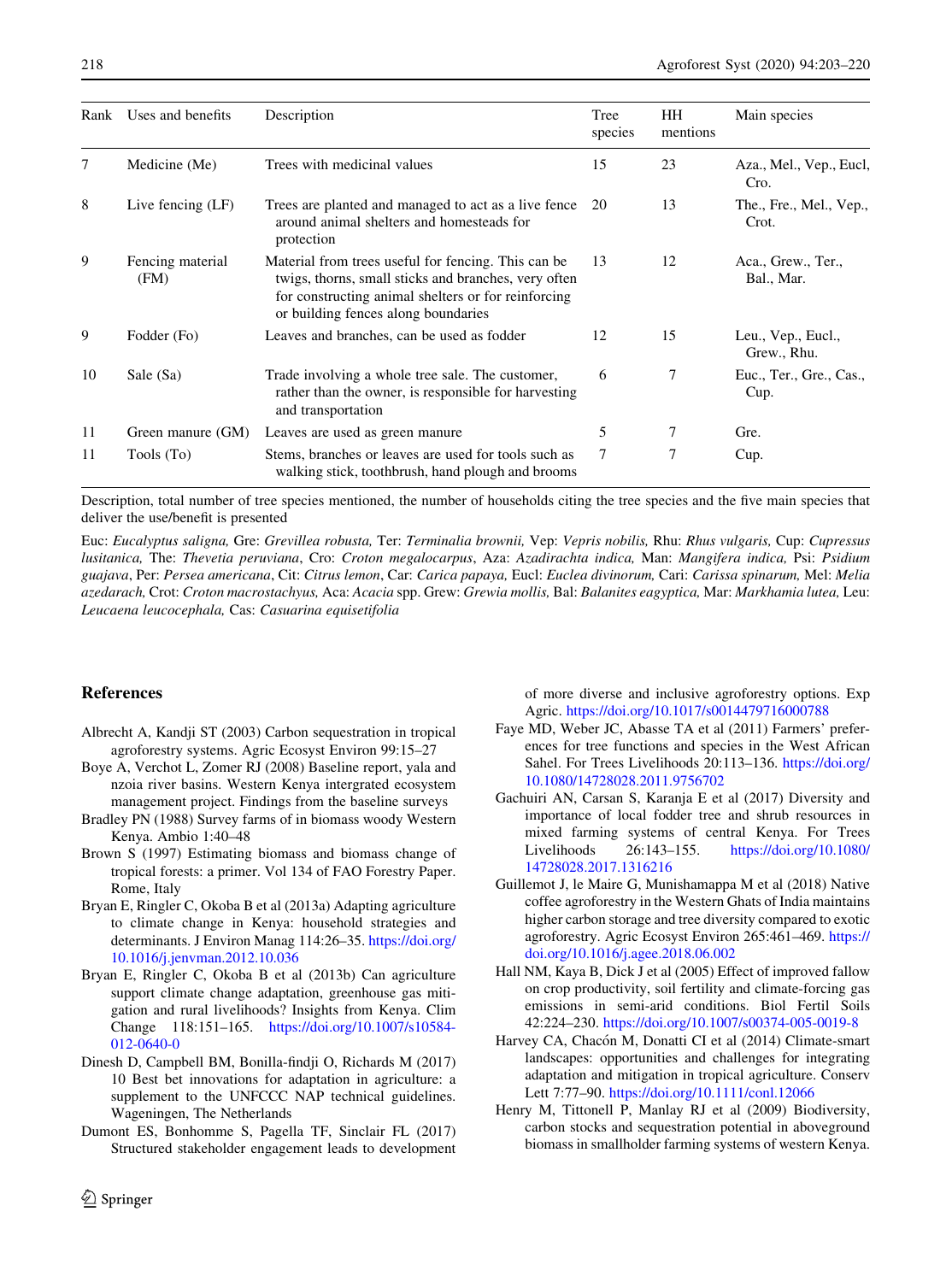<span id="page-16-0"></span>Agric Ecosyst Environ 129:238–252. [https://doi.org/10.](https://doi.org/10.1016/j.agee.2008.09.006) [1016/j.agee.2008.09.006](https://doi.org/10.1016/j.agee.2008.09.006)

- IBM Corp (2011) IBM Corp. Released 2011. IBM SPSS statistics for Windows
- Iiyama M, Neufeldt H, Dobie P et al (2014) The potential of agroforestry in the provision of sustainable woodfuel in sub-Saharan Africa. Curr Opin Environ Sustain 6:138–147. <https://doi.org/10.1016/j.cosust.2013.12.003>
- IPCC (2006) Volume 4: agriculture, forestry and other land use. In: 2006 IPCC guidelines for national greenhouse gas inventories. Intergovernmental Panel on Climate Change (IPCC), IPCC/IGES, Hayama, Japan
- IPCC (2014) Climate change 2014: synthesis report. In: Pachauri RK, Meyer LA (eds) Contribution of Working Groups I, II and III to the fifth assessment report of the intergovernmental panel on climate change. Intergovernmental Panel on Climate Change (IPCC), IPCC/IGES, Geneva, pp 1–112
- Kindt R, Coe R (2005) Tree diversity analysis. A manual and software for common statistical methods for ecological and biodiversity studies. World Agroforestry Centre (ICRAF), Nairobi
- Kindt R, Van Damme P, Simons AJ, Beeckman H (2006) Planning tree species diversification in Kenya based on differences in tree species composition between farms. II. Analysis of tree niches. Agrofor Syst 67:229–241. [https://](https://doi.org/10.1007/s10457-005-3824-z) [doi.org/10.1007/s10457-005-3824-z](https://doi.org/10.1007/s10457-005-3824-z)
- Kuyah S, Rosenstock TS (2015) Optimal measurement strategies for aboveground tree biomass in agricultural landscapes. Agrofor Syst 89:125–133. [https://doi.org/10.1007/](https://doi.org/10.1007/s10457-014-9747-9) [s10457-014-9747-9](https://doi.org/10.1007/s10457-014-9747-9)
- Kuyah S, Dietz J, Muthuri C et al (2012) Allometric equations for estimating biomass in agricultural landscapes: I. Aboveground biomass. Agric Ecosyst Environ 158:216–224. <https://doi.org/10.1016/j.agee.2012.05.011>
- Kuyah S, Dietz J, Muthuri C et al (2013) Allometry and partitioning of above- and below-ground biomass in farmed eucalyptus species dominant in Western Kenyan agricultural landscapes. Biomass Bioenergy 55:276–284. [https://](https://doi.org/10.1016/j.biombioe.2013.02.011) [doi.org/10.1016/j.biombioe.2013.02.011](https://doi.org/10.1016/j.biombioe.2013.02.011)
- Kuyah S, Sileshi GW, Njoloma J et al (2014) Estimating aboveground tree biomass in three different miombo woodlands and associated land use systems in Malawi. Biomass Bioenergy 66:214–222. [https://doi.org/10.1016/j.](https://doi.org/10.1016/j.biombioe.2014.02.005) [biombioe.2014.02.005](https://doi.org/10.1016/j.biombioe.2014.02.005)
- Magurran AE (2004) Measuring biological diversity, 1st edn. Blackwell Publishing, Oxford
- Mango J, Mideva A, Osanya W, Odhiambo A (2011) Summary of baseline household survey results: lower Nyando, Kenya. World Agroforestry Centre (ICRAF). Nairobi, Kenya, pp 1–32
- Marone D, Poirier V, Coyea M et al (2017) Carbon storage in agroforestry systems in the semi-arid zone of Niayes, Senegal. Agrofor Syst 91:941–954. [https://doi.org/10.](https://doi.org/10.1007/s10457-016-9969-0) [1007/s10457-016-9969-0](https://doi.org/10.1007/s10457-016-9969-0)
- Middendorp RS, Vanacker V, Lambin EF (2018) Impacts of shaded agroforestry management on carbon sequestration, biodiversity and farmers income in cocoa production landscapes. Landsc Ecol 33:1953–1974. [https://doi.org/10.](https://doi.org/10.1007/s10980-018-0714-0) [1007/s10980-018-0714-0](https://doi.org/10.1007/s10980-018-0714-0)
- Montagnini F, Nair P (2004) Carbon sequestration: An underexploited environmental benefit of agroforestry systems. Agrofor Syst 61:281–295
- Morton JF (2007) The impact of climate change on smallholder and subsistence agriculture. Proc Natl Acad Sci 104:19680–19685
- Nair PKR, Nair VD (2014) 'Solid–fluid–gas': the state of knowledge on carbon-sequestration potential of agroforestry systems in Africa. Curr Opin Environ Sustain 6:22–27. <https://doi.org/10.1016/j.cosust.2013.07.014>
- Nath CD, Schroth G, Burslem DFRP (2016) Why do farmers plant more exotic than native trees? A case study from the Western Ghats, India. Agric Ecosyst Environ 230:315–328. <https://doi.org/10.1016/j.agee.2016.05.013>
- Ogle SM, Olander L, Wollenberg L et al (2014) Reducing greenhouse gas emissions and adapting agricultural management for climate change in developing countries: providing the basis for action. Glob Change Biol 20:1–6. <https://doi.org/10.1111/gcb.12361>
- Owate OA, Mware MJ, Kinyanjui MJ (2018) Allometric equations for estimating silk oak (Grevillea robusta) biomass in agricultural landscapes of Maragua Subcounty, Kenya. Int J Forest Res. <https://doi.org/10.1155/2018/6495271>
- Paul KI, Roxburgh SH, England JR et al (2013) Development and testing of allometric equations for estimating aboveground biomass of mixed-species environmental plantings. For Ecol Manag 310:483–494. [https://doi.org/10.1016/j.](https://doi.org/10.1016/j.foreco.2013.08.054) [foreco.2013.08.054](https://doi.org/10.1016/j.foreco.2013.08.054)
- Porter JR, Xie L, Challinor AJ et al (2014) Food security and food production systems. In: Field CB, Barrios VR, Dokken DJ et al (eds) Climate change 2014: impacts, adaptation, and vulnerability. Part A: Global and sectoral aspects. Contribution of Working Group II to the fifth assessment report of the intergovernmental panel on climate change. Cambridge University Press, Cambridge, pp 485–533
- Quandt A, Neufeldt H, McCabe JT (2017) The role of agroforestry in building livelihood resilience to floods and drought in semiarid Kenya. Ecol Soc 22(3):10. [https://doi.](https://doi.org/10.5751/ES-09461-220310) [org/10.5751/ES-09461-220310](https://doi.org/10.5751/ES-09461-220310)
- Rosenstock TS, Rufino MC, Butterbach-Bahl K, Wollenberg E (2013) Toward a protocol for quantifying the greenhouse gas balance and identifying mitigation options in smallholder farming systems. Environ Res Lett 8:021003. <https://doi.org/10.1088/1748-9326/8/2/021003>
- Rufino MC, Quiros C, Boureima M, et al (2012) Developing generic tools for characterizing agricultural systems for climate and global change studies (IMPACTlite—phase 2). Copenhagen, Denmark
- Scherr SJ (1995) Economic factors in farmer adoption of agroforestry: patterns observed in Western Kenya. World Dev 23:787–804. [https://doi.org/10.1016/0305-](https://doi.org/10.1016/0305-750X(95)00005-W) [750X\(95\)00005-W](https://doi.org/10.1016/0305-750X(95)00005-W)
- Scholes RJ, Palm CA, Hickman JE (2014) Agriculture and climate change mitigation in the developing world. CCAFS working paper no. 61. CGIAR research program on climate change, Agriculture and Food Security (CCAFS). Copenhagen, Denmark. Available online at: [https://ccafs.cgiar.](https://ccafs.cgiar.org/) [org/](https://ccafs.cgiar.org/)
- Sileshi GW (2014) A critical review of forest biomass estimation models, common mistakes and corrective measures.